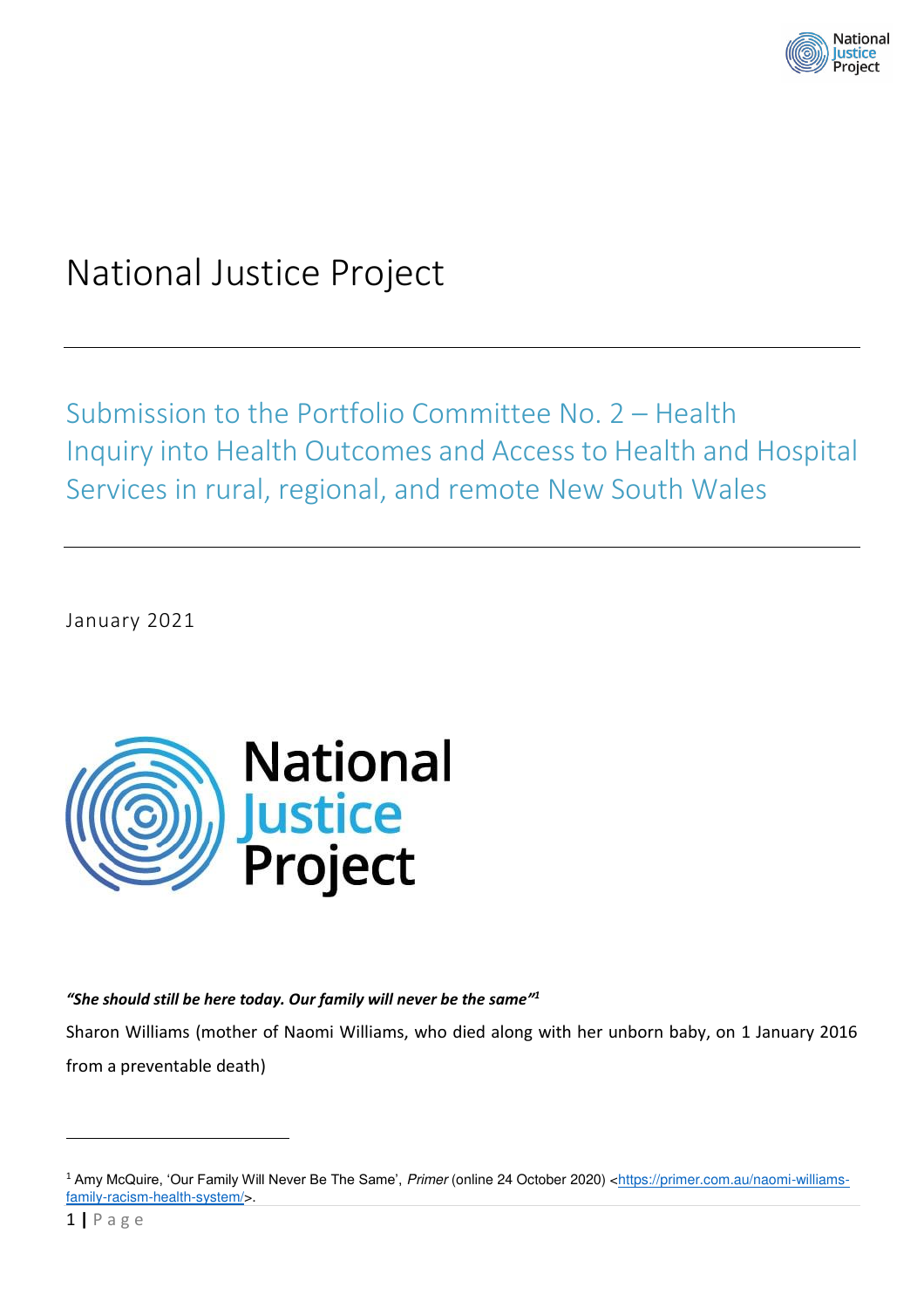

## ABOUT THE AUTHORS

**WARNING:** First Nations readers should note that we are using the name of a deceased person with the permission of her family.

This submission has been drafted in honour and respect of the family of Naomi Williams, a Wiradjuri woman from Tumut, New South Wales (NSW), and all First Nations people that have experienced inadequate healthcare and are subjected to discrimination and prejudice. The submission is based on these experiences.

We acknowledge the advice and expertise of Dr Chelsea Bond, Munanjahli and South Sea Islander woman, Indigenous health researcher and Associate Professor at the University of Queensland.

#### THE NATIONAL JUSTICE PROJECT

The National Justice Project (**NJP**) is a not-for-profit human rights legal service that works to eradicate institutional discrimination through advocacy, education and legal action. We apply our expertise to advancing human rights by representing and providing a platform to amplify the voices of our First Nations clients who would otherwise be unable to find legal representation.

We acknowledge and celebrate the unique lore, knowledges, cultures, histories, perspectives and languages that Australia's First Nations Peoples hold. The NJP recognises that throughout history the Australian health and legal systems have been used as an instrument of oppression against First Nations Peoples. The NJP seeks to strengthen and promote dialogue between the Australian legal system and First Nations laws, governance structures and protocols. We are committed to achieving social justice and to bring change to systemic problems of abuse and discrimination.

We have represented, and continue to represent, many clients who have been directly impacted by negligent and inadequate medical treatment, often as a result of discrimination. The Inquest into the death of Naomi Williams was the first time a judicial officer found that implicit bias within the health care system had contributed to the death of a First Nations person, but the traumatic effects of inadequate health care have been felt broadly across First Nations communities and through generations. It is from this perspective that we make this submission.

#### ACKNOWLEGDEMENT OF COUNTRY

The NJP pays its respects to First Nations Traditional Owners and Elders, past and present, and extends that respect to all First Nations peoples. The NJP acknowledges the diversity of First Nations cultures and communities and recognises First Nations peoples as the traditional owners and ongoing custodians of the lands on which we work and where this report was written.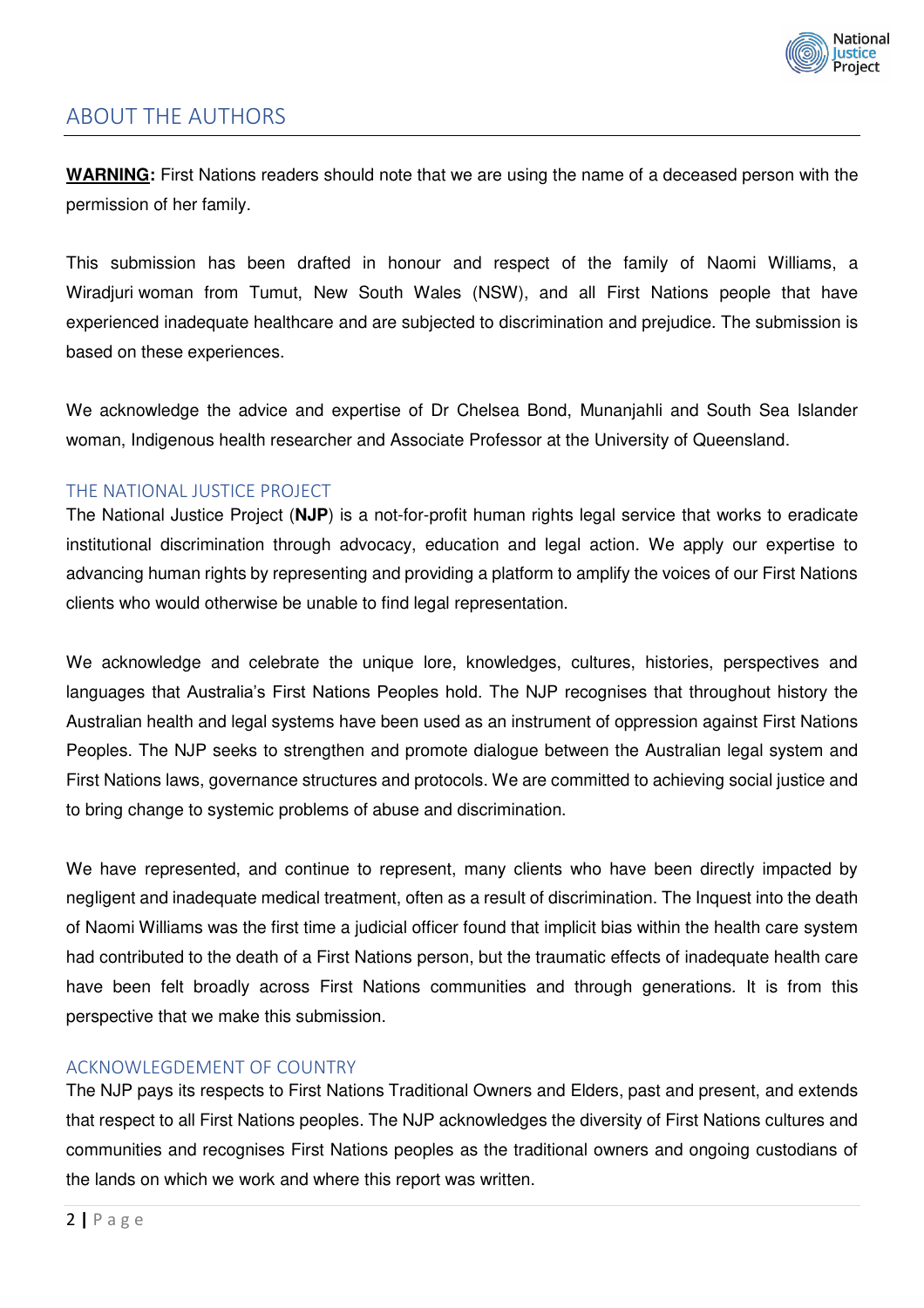

# Contents

| 1.                                                                                 |  |
|------------------------------------------------------------------------------------|--|
|                                                                                    |  |
|                                                                                    |  |
|                                                                                    |  |
| 2. DISCRIMINATION AND A LACK OF CULTURAL SAFETY IMPACTING ACCESS TO AND QUALITY OF |  |
|                                                                                    |  |
|                                                                                    |  |
|                                                                                    |  |
|                                                                                    |  |
|                                                                                    |  |
|                                                                                    |  |
|                                                                                    |  |
|                                                                                    |  |
|                                                                                    |  |
|                                                                                    |  |
|                                                                                    |  |
| Appendix A: Recommendations from the Inquest into the death of Naomi Williams  27  |  |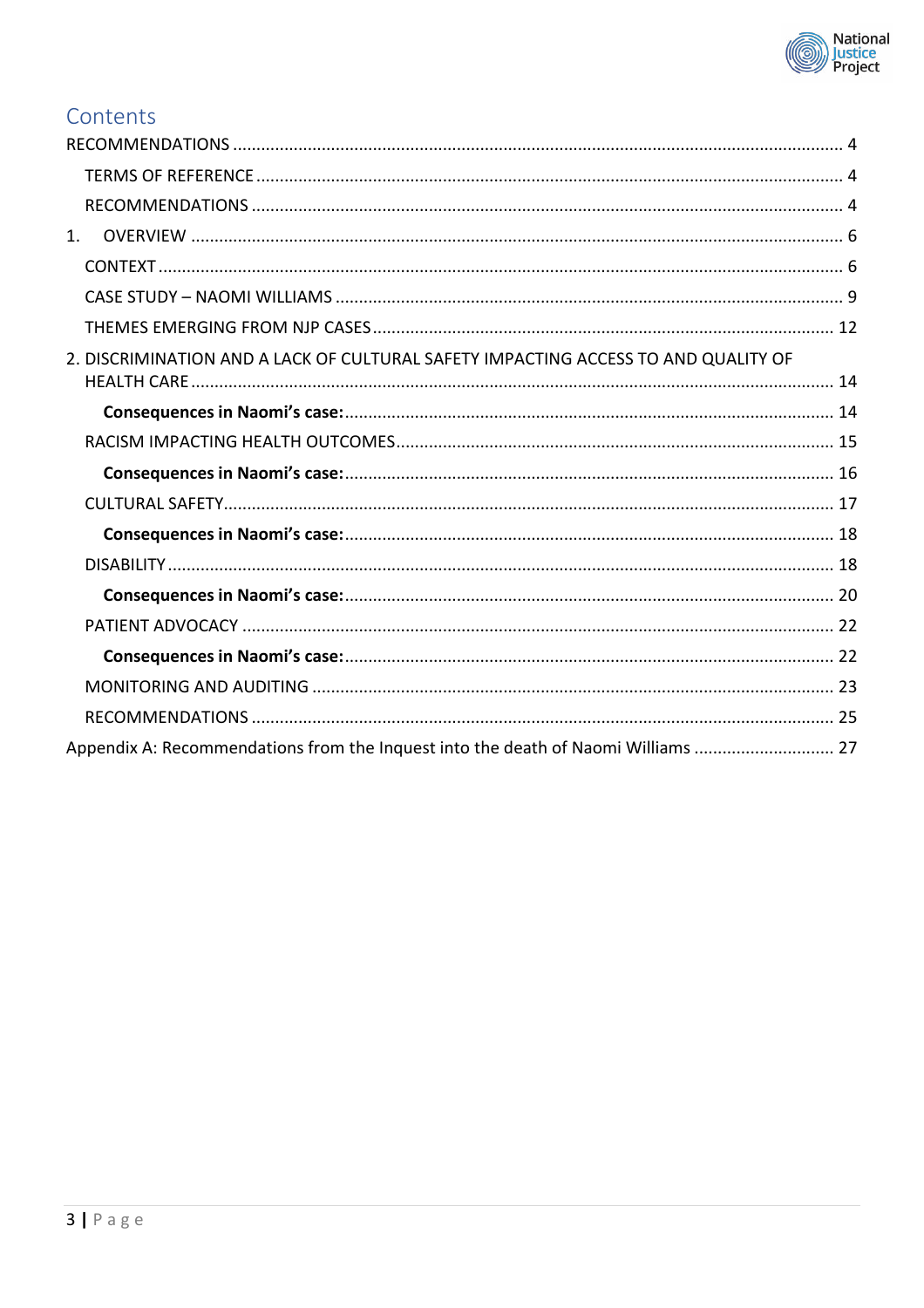

## <span id="page-3-0"></span>RECOMMENDATIONS

#### <span id="page-3-1"></span>TERMS OF REFERENCE

The Portfolio Committee No. 2 – Health Inquiry was established on 16 September 2020 to inquire into and report on health outcomes and access to health and hospital services in rural, regional and remote New South Wales. This submission broadly addresses a number of issues defined by the Terms of Reference, focusing on the impact on First Nations people. We have used the case study of Naomi Williams to emphasise the real life, devastating impact of the inadequacies in healthcare.

#### <span id="page-3-2"></span>RECOMMENDATIONS

- 1. Engage with local First Nations community organisations, national representative peaks, and health experts in strategizing and implementing all recommendations that relate to First Nations communities.
- 2. Review and move to implement with urgency the recommendations of the Royal Commission into Aboriginal Deaths in Custody that relate to healthcare.
- 3. Work with First Nations communities to implement all recommendations from the Inquest into the Death of Naomi Williams through a place-based model across NSW, including:
	- a. Implement safety alerts (Recommendation 1)
	- b. Nurse Directed Emergency Care policy (Recommendation 2)
	- c. Strengthen the Aboriginal Health Liaison Worker program in hospitals (Recommendation 3)
	- d. Local employment and retention of First Nations health care professionals (Recommendation 4)
	- e. Measure institutional racism and implicit bias (Recommendation 5 & 6)
	- f. First Nations representation on leadership boards and committees (Recommendation 7)
	- g. Develop strong localised models for culturally safe health care (Recommendations 8 & 9)
- 4. Increase resourcing and support for Aboriginal Community Controlled Organisations.
- 5. Explore ways to place First Nations people at the forefront of systemic and policy health system reform, including by resourcing First Nations-led research.
- 6. Consider the critical intersections of race, gender, class and disability and make suggestions for reform.
- 7. Consideration and prioritisation of health care for First Nations people with disability and complex needs.
- 8. Resource and support the priorities of the First Peoples Disability Network.
- 9. Consider the findings of the Australian Human Rights Commission's 2020 *Wiyi Yani U Thangani* inquiry as a critical source of insight into the experiences of First Nations communities and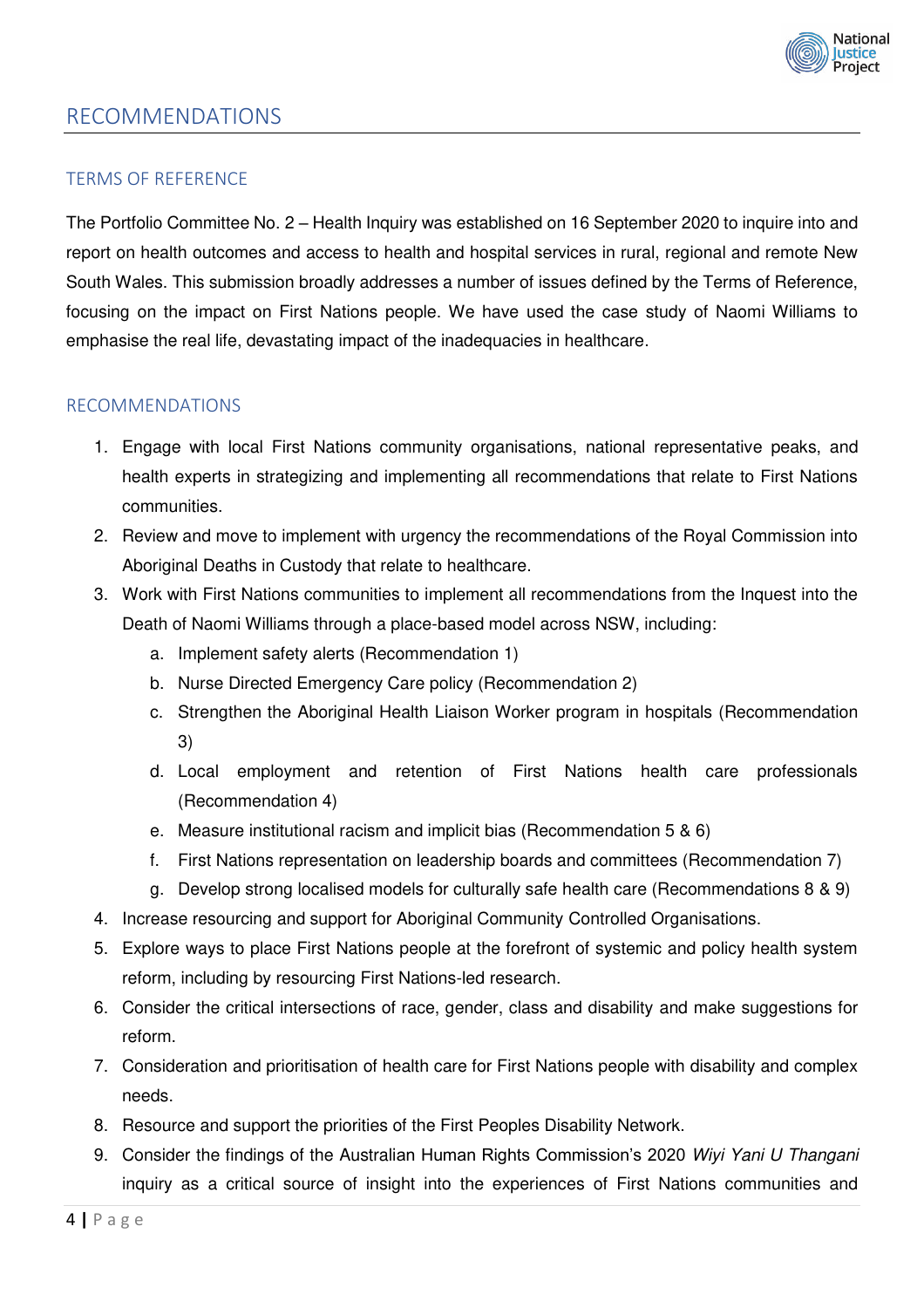

strategies to improve services in non-metropolitan areas, including investment in digital infrastructure, prioritisation of on-country care and healing, improvement of transport infrastructure and improving disability, dialysis, detox and rehabilitation services.

- 10. An Aboriginal Liaison Officer and a doctor meet with all First Nations patients prior to discharge from hospital.
- 11. Urgently review the provision of and access to mental health services, including detox and rehabilitation, in rural, regional and remote NSW and take action to improve access to and the quality of these services.
- 12. Strengthen the Aboriginal Health Liaison Officer program and support the development of community-led culturally appropriate patient advocacy opportunities.
- 13. Support, resource and implement the Aboriginal and Torres Strait Islander Health and Cultural Safety Strategy 2020-2025.
- 14. Work with First Nations leaders to develop and maintain community-defined, objective, quantitative and qualitative measurements of institutional racism and implicit bias, with the results published and utilised to implement evidence-based reforms.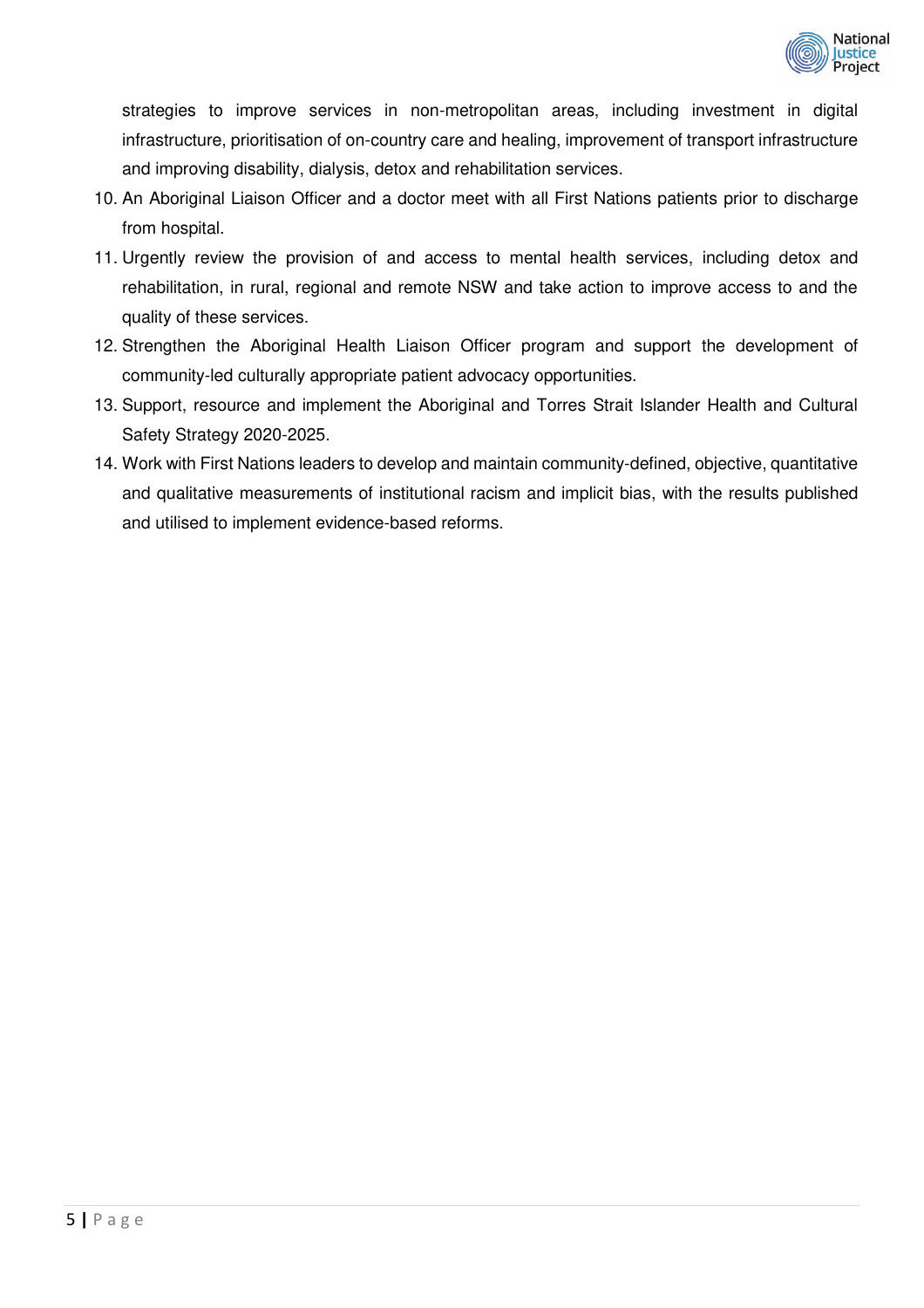

## <span id="page-5-0"></span>1. OVERVIEW

#### <span id="page-5-1"></span>CONTEXT

- 1.1 In this section of submission, we will highlight the entrenched discrimination within the health system leading to negligent and inadequate health care for First Nations people. Racial discrimination and cultural safety are priority areas that must be urgently addressed to improve health outcomes for First Nations people.
- 1.2 It is well documented that First Nations peoples living in rural, regional and remote NSW suffer poorer health outcomes,<sup>2</sup> and we do not propose to repeat those established facts here.
- 1.3 Racism and discrimination is an endemic problem in Australia, and since colonisation has been used as an apparatus of oppression of First Nations peoples. Racism often functions as a series of implicit biases.<sup>3</sup> A recent study found that 2 in 3 Australians hold negative views towards First Nations people.<sup>4</sup>
- 1.4 We submit that these attitudes permeate into our health system. There is a growing and substantial body of evidence to establish racism, discrimination and disempowerment as determinants of poorer health outcomes.<sup>5</sup> Discrimination in the health system can present as either systemic barriers preventing or deterring individuals from accessing health care or as unsafe and inconsistent provision of health services.<sup>6</sup>
- 1.5 A systemic review of First Nations peoples experiences accessing healthcare revealed that almost a third of First Nations peoples are subjected to institutional and direct racism, most commonly in the form of racist commentary, stereotyping and exclusion.<sup>7</sup>

 $\overline{a}$ 

<sup>5</sup> Yin Paradies et al, 'Racism as a Determinant of Health: A Systematic Review and Meta-Analysis' (2015) *PLoS One* 10(9) [<Racism as a Determinant of Health: A Systematic Review and Meta-Analysis \(plos.org\)>](https://journals.plos.org/plosone/article?id=10.1371/journal.pone.0138511); NSW Nurses & Midwives' Association, 'Prejudice Impacts Aboriginal Health' (online article, 30 June 2017) <[http://www.nswnma.asn.au/Staging/prejudice-](http://www.nswnma.asn.au/Staging/prejudice-impacts-aboriginal-health/)

<sup>2</sup> Australian Institute of Health and Welfare, 'Indigenous Health and Wellbeing' (2020) *Australia's Health 2020: Snapshot* [<https://www.aihw.gov.au/reports/australias-health/indigenous-health-and-wellbeing>](https://www.aihw.gov.au/reports/australias-health/indigenous-health-and-wellbeing); Margaret Scrimgeour and David Scrimgeour, *Health Care Access for Aboriginal and Torres Strait Islander People Living in Urban Areas, and Related Research Issues: A Review of the Literature* (Discussion Paper No. 5, Cooperative Research Centre for Aboriginal Health, May

<sup>2008)</sup> [<https://www.lowitja.org.au/content/Document/PDF/DP5\\_final-pdf.pdf](https://www.lowitja.org.au/content/Document/PDF/DP5_final-pdf.pdf) >; Judith Healy et al, 'Australia: Health system in review' (2006) 8(5) *Health Systems in Transition* 1-158 [<Australia: health system review \(who.int\)>](https://apps.who.int/iris/handle/10665/107803). <sup>3</sup> Siddharth Shirodkar, 'Bias against Indigenous Australians: Implicit association test results for Australia' (2019) *Journal of Australian Indigenous Issues* 22(3-4) 3, 4 [<https://search.informit.com.au/fullText;dn=150032703197478;res=IELIND>](https://search.informit.com.au/fullText;dn=150032703197478;res=IELIND).

<sup>4</sup> Shirodkar (n 3) 4.

[impacts-aboriginal-health/>](http://www.nswnma.asn.au/Staging/prejudice-impacts-aboriginal-health/); Kalinda Griffiths et al, 'How colonisation determines social justice and Indigenous health - a review of the literature' (2016) 33(1) *Journal of Population Research* 9-30; Yin Paradies, 'Colonisation, racism and indigenous health' (2016) 33(1) *Journal of Population Research*, 83-96.

<sup>6</sup>Yin Paradies et al, 'Racism as a Determinant of Health: A Systematic Review and Meta-Analysis' (2015) *PLoS One* 10(9) [<Racism as a Determinant of Health: A Systematic Review and Meta-Analysis \(plos.org\)>](https://journals.plos.org/plosone/article?id=10.1371/journal.pone.0138511).

 $^7$  Warren Jennings, Chelsea Bond and Peter Hill, 'The Power of Talk and Power in Talk: A Systematic Review of Indigenous Narratives of Culturally Safe Healthcare Communication' (2018) 24(2) *Australian Journal of Primary Health* 110.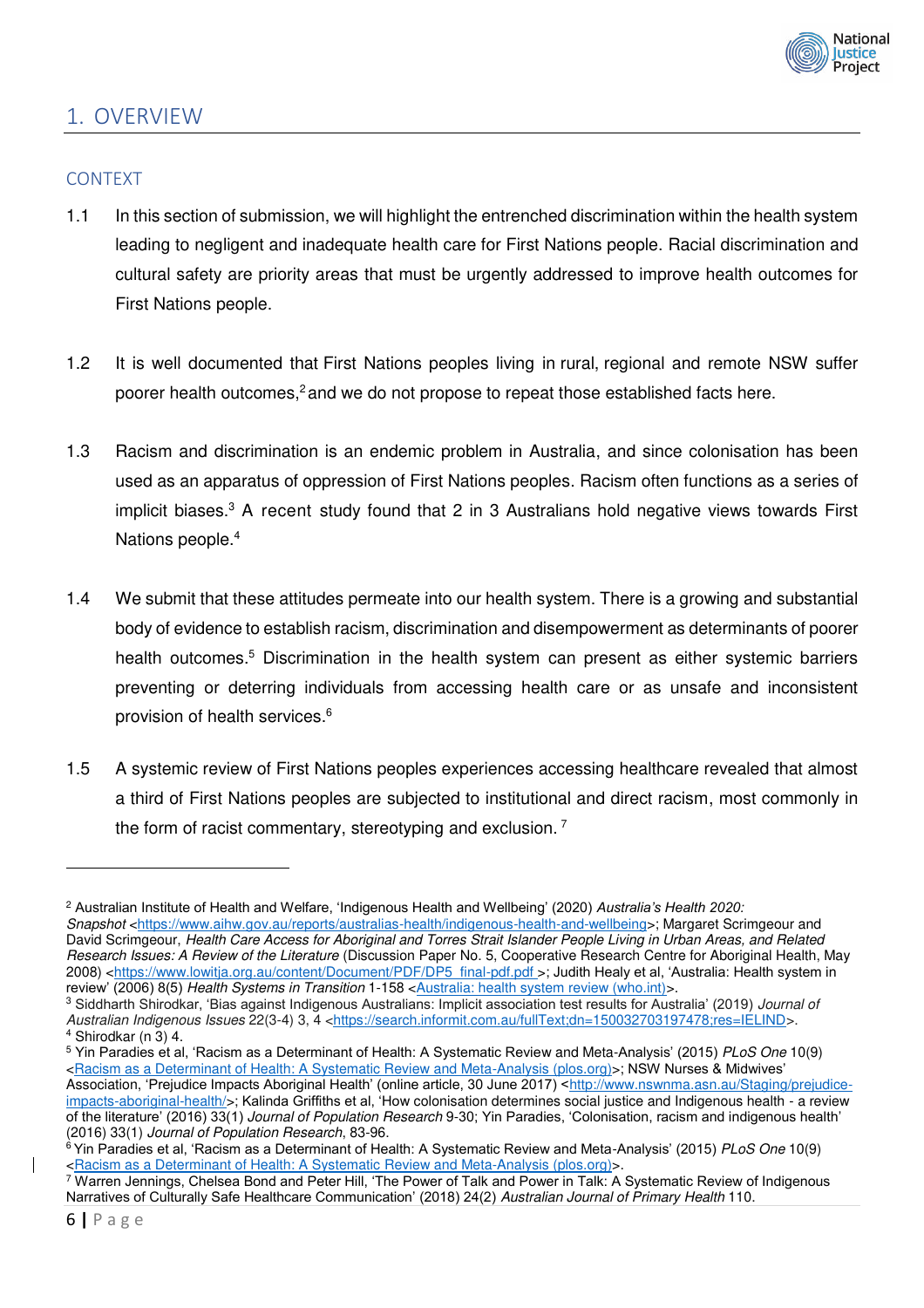

- 1.6 The Australian Government itself has acknowledged the existence of racism and discrimination and the need to improve cultural safety in their Implementation Plan for the National Aboriginal and Torres Strait Islander Health Plan 2013–2023.<sup>8</sup>
- 1.7 Governments have a responsibility to ensure the highest attainable standard of health and wellbeing of their people through the provision of adequate health services and social measures, an internationally recognised and fundamental requirement.<sup>9</sup> The United Nations Declaration on the Rights of Indigenous Peoples (**UNDRIP**) specifically provides that First Nations peoples have the right to access health services free of discrimination.<sup>10</sup> Adequate healthcare provision for First Nations peoples requires culturally safe health services that are capable of providing safe and appropriate care.
- 1.8 Dr Chelsea Bond has highlighted that the health system has thus far escaped the same level of scrutiny applied to the justice system through the Black Lives Matter movement resurgence, but importantly, we should be as outraged by "the deaths in the hospital, in the ambulance, as we are in the watch house and the prison". 11

The Historical Context:

- 1.9 The experiences of First Nations people and healthcare cannot be properly considered without acknowledgement of the historical context in which health has operated. Australia as a colony was built on the social construction of race as a divisive power and we do not minimise its power by ignoring it.<sup>12</sup> Many regional hospitals were segregated, some as late as the 1960s and most First Nations peoples are aware and continue to feel the impacts of this history.
- 1.10 The idea that people can be organised and graded by race in the development of modern medical science legitimised the socio-political structure that still exists today, in which white bodies are centralised and nation-building was based on racial purity.13 As summarised by Christopher Mayes, embedded in the foundational policies of colonial Australia is the historical and yet persisting operation of health for First Nations peoples as an oppressive tool; "medicine provided justification

<sup>8</sup> Department of Health, *Implementation Plan for the National Aboriginal and Torres Strait Islander Health Plan 2013–2023* (2015) ('*NATSIHP*') 1, 3, 11. The vision of NATSIHP is "a health system free of racism and inequality".

<sup>9</sup> *Constitution of the World Health Organisation*, opened for signature 22 July 1946 (entered into force on 7 April 1948); UNDRIP art 24(2); *International Covenant on Economic, Social and Cultural Rights,* opened for signature 16 December 1966, 993 UNTS 3 (entered into force 3 January 1976), art 12 ('*ICESCR*').

<sup>10</sup> UNDRIP art 24(1).

 $11$  McQuire (n 1).

<sup>12</sup> Chelsea Bond, 'Fifty Years on from the 1967 Referendum, It's Time to Tell the Truth About Race' *The Conversation* (Online, 30 May 2017) [<https://theconversation.com/fifty-years-on-from-the-1967-referendum-its-time-to-tell-the-truth-about-race-](https://theconversation.com/fifty-years-on-from-the-1967-referendum-its-time-to-tell-the-truth-about-race-78403)[78403>](https://theconversation.com/fifty-years-on-from-the-1967-referendum-its-time-to-tell-the-truth-about-race-78403).

<sup>&</sup>lt;sup>13</sup> Christopher Mayes, 'White Medicine, White Ethics: On the Historical Formation of Racism in Australian Healthcare' (2020) 44(3) *Journal of Australian Studies*, 287-302 [<White Medicine, White Ethics: On the Historical Formation of Racism in Australian](https://www.tandfonline.com/doi/pdf/10.1080/14443058.2020.1796754?needAccess=true&)  [Healthcare \(tandfonline.com\)>](https://www.tandfonline.com/doi/pdf/10.1080/14443058.2020.1796754?needAccess=true&).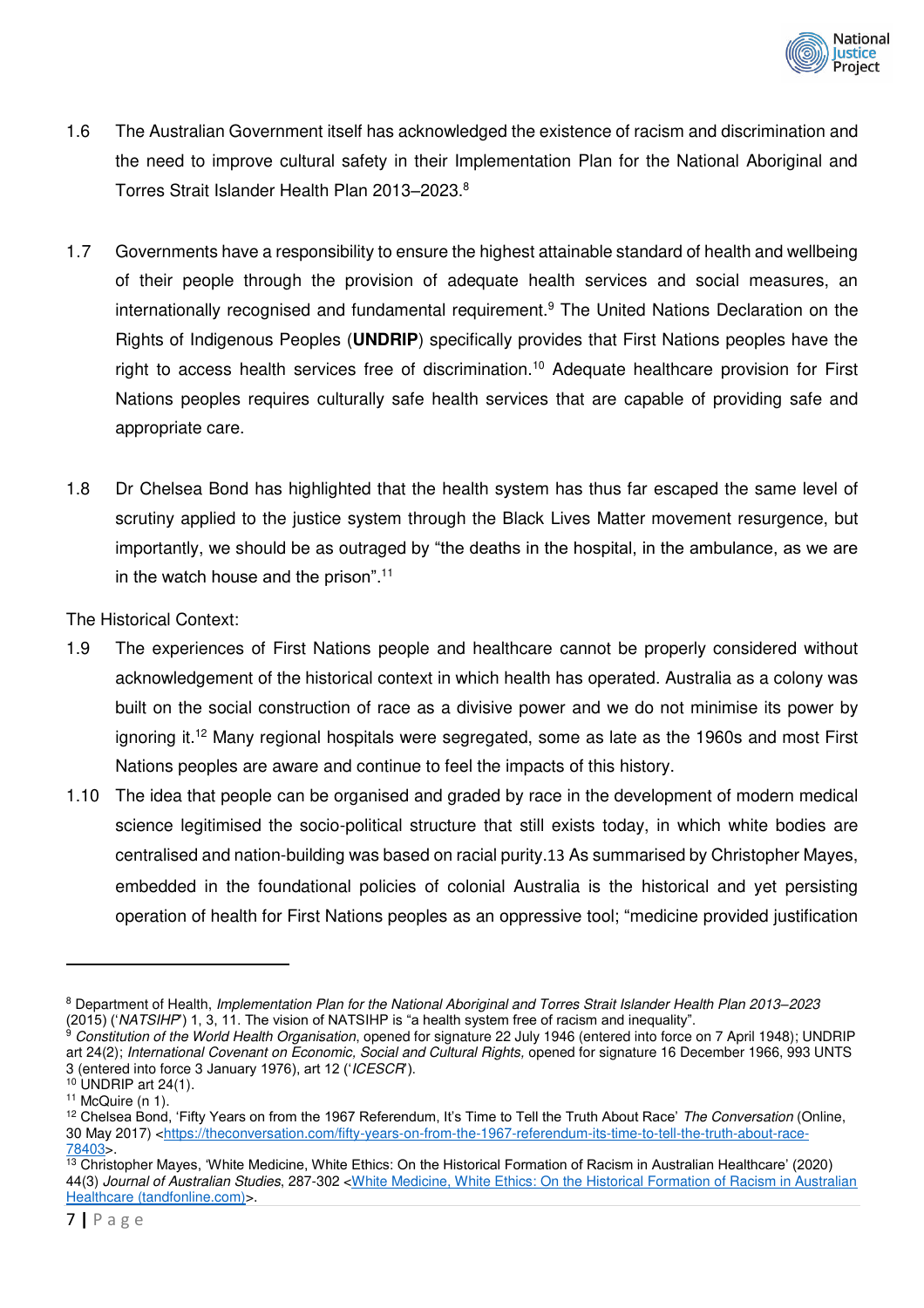

for racial liberalism. Leading scientists and medical institutions helped sustain a sociopolitical reality in which white bodies occupied the centre, and where ideals of equality, freedom and individuality were openly and unashamedly racially coded".<sup>14</sup>

- 1.11 Research on First Nations peoples prior to the 1960s was towards a greater understanding of white Australians health problems and capturing information before the expected extinction of First Nations peoples, rather than improving their health.<sup>15</sup> Even today, we have amassed information on Indigenous body parts and behaviours, but are yet to invest significantly in a research agenda into the impacts of race in the production and persistence of health disparities.<sup>16</sup>
- 1.12 Western medicine, healthcare and disease were introduced with colonisation, prior to which First Nations people managed their own health and methods of care and healing, a fundamental, continuing right.<sup>17</sup> Despite efforts in recent times, the system continues to devalue First Nations culture and knowledge.<sup>18</sup>

Health care in the Justice System:

- 1.13 Health care provision within the prison system is inadequate, irrespective of geographic division. It is well documented that First Nations individuals are incarcerated at a disproportionate rate to the rest of the population. Since the 1991 Royal Commission into Aboriginal Deaths in Custody (**RCIADIC**), there have been at least 434 deaths of First Nations people in custody.<sup>19</sup> The substandard health care within prisons, and the lack of cultural safety afforded to First Nations individuals within that system, is one of many contributing factors to the unacceptably high rate of First Nations deaths in custody. Mental health support within the prison system is also absent, culturally inappropriate or insufficient.<sup>20</sup>
- 1.14 We refer the Committee to the Recommendations from the RCIADIC that relate to healthcare provision,<sup>21</sup> many of which are yet to be implemented. In particular, recommendation 242 regarding liaison and involvement with Aboriginal Health Services "in the provision of health and medical

<sup>19</sup> Lorena Allam et al, 'Aboriginal deaths in custody: 434 have died since 1991, new data shows', *The Guardian* (Online 6 June 2020) [<Aboriginal deaths in custody: 434 have died since 1991, new data shows | Australia news | The Guardian>](https://www.theguardian.com/australia-news/2020/jun/06/aboriginal-deaths-in-custody-434-have-died-since-1991-new-data-shows). <sup>20</sup> Australian Human Rights Commission, (n 18), 203

<sup>14</sup> Christopher Mayes, 'White Medicine, White Ethics: On the Historical Formation of Racism in Australian Healthcare' (2020) 44(3) *Journal of Australian Studies*, 292 [<White Medicine, White Ethics: On the Historical Formation of Racism in Australian](https://www.tandfonline.com/doi/pdf/10.1080/14443058.2020.1796754?needAccess=true&)  [Healthcare \(tandfonline.com\)>](https://www.tandfonline.com/doi/pdf/10.1080/14443058.2020.1796754?needAccess=true&).

<sup>15</sup> David Thomas, 'The upsurge of interest in Indigenous health in the 1950s and 1960s' (2004) 180(521) *Medical Journal of*  Australia [<tho10616\\_fm.fm \(mja.com.au\)>](https://www.mja.com.au/system/files/issues/180_10_170504/tho10616_fm.pdf).

<sup>16</sup> Chelsea Bond and David Singh, 'More than a refresh required for closing the gap of Indigenous health inequality' (2020) 212(5) *Medical Journal of Australia* 198-199.

<sup>17</sup> *United Nations Declaration on the Rights of Indigenous Peoples*, GA Res 61/295, UN Doc A/RES/61/295 (2 October 2007, adopted 13 September 2007) art 24 ('*UNDRIP*').

<sup>18</sup> Australian Human Rights Commission, *'Wiyi Yani U Thangani (Women's Voices): Securing Our Rights, Securing Our Future'* (Report, 2020) 483 [<https://wiyiyaniuthangani.humanrights.gov.au/report](https://wiyiyaniuthangani.humanrights.gov.au/report)> ('*Wiyi Yani U Thangani'*).

<sup>21</sup> *Royal Commission into Aboriginal Deaths in Custody* (National Report, 1991) vol 5, 57-64, 75-80, 86 ('*RCIADIC*'), specifically recommendations 246-271.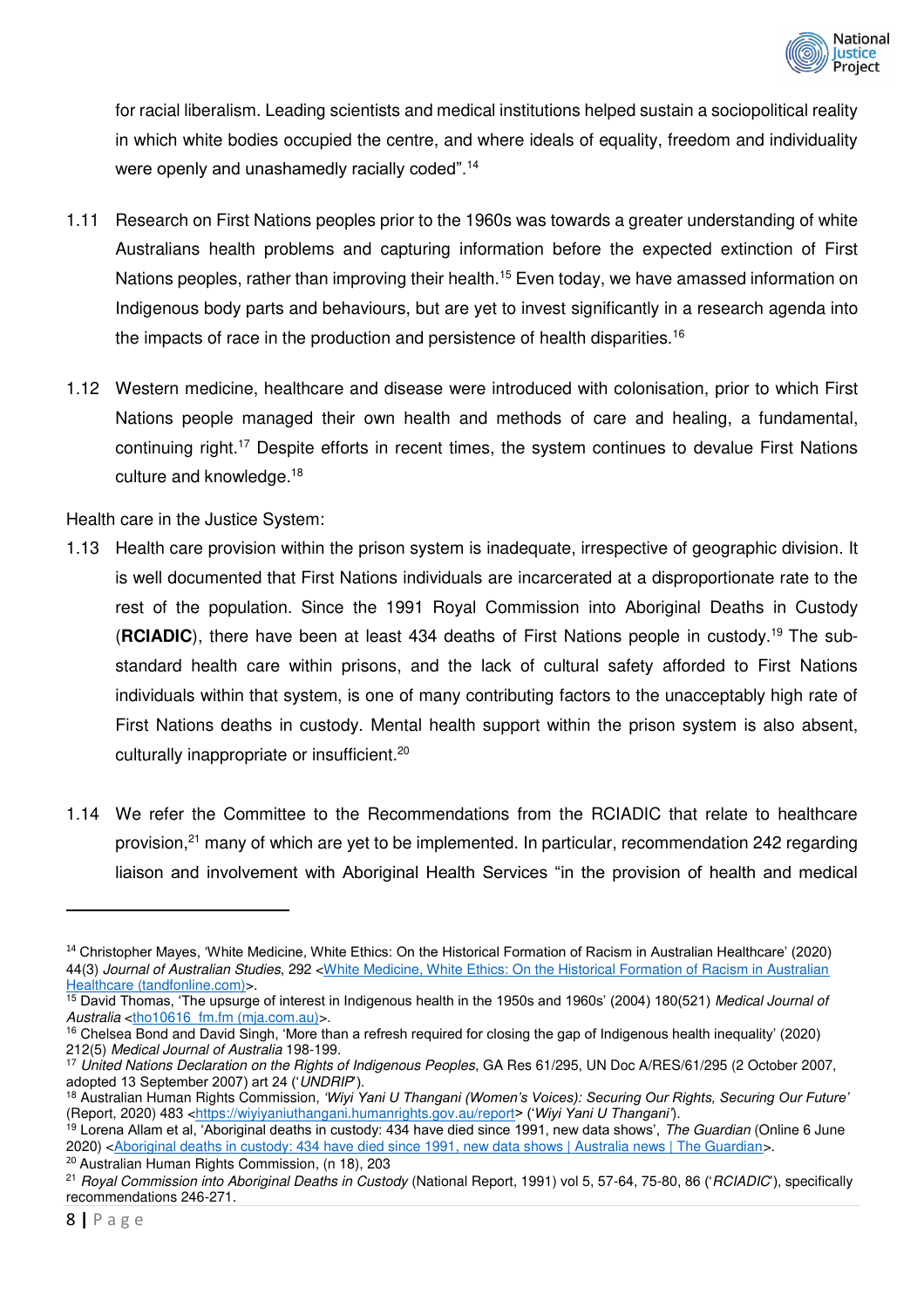

advice, assistance and care with respect to Aboriginal detainees and the funding arrangements necessary" and recommendation 278 that health care in correctional institutions "should be of an equivalent standard to that available to the general public".<sup>22</sup>

- 1.15 We implore that the Committee appreciate this intersection and call upon it to address the issues as interrelated, and not isolated, systemic failures. **We recommend the Committee review and move to implement the recommendations of the RCIADIC that relate to healthcare.**
- 1.16 The NJP submits that the lack of progress in the provision of indiscriminate health care to First Nations peoples is not due to a lack of practical, workable solutions but because of an absence of political will. The Portfolio Committee must not allow yet another opportunity for reform presented by this Inquiry to lapse without consequence. We call upon the NSW Parliament to take immediate, specific and meaningful steps to improve the health outcomes of First Nations people by addressing the racism that exists in the delivery of health services.

#### <span id="page-8-0"></span>CASE STUDY – NAOMI WILLIAMS

- 1.17 Naomi Jane Williams (**Naomi**), a Wiradjuri woman from Tumut in regional NSW, died on 1 January 2016 at nurse-led Tumut Hospital (**the Hospital**). A passionate community woman, social worker and an award-winning disability worker,<sup>23</sup> Naomi was 27 years old and 22 weeks pregnant with her first child when she died. $24$
- 1.18 Naomi's mother, Sharon describes her daughter as a loving, caring and community-oriented person with a creative and passionate spirit. Naomi and her partner Michael were overjoyed at the impending birth of their first child and were preparing for a life together.<sup>25</sup> Naomi's death was nothing short of a tragedy and a loss not only for her family, but also for the broader community.
- 1.19 Naomi's cause of death was determined to be septicaemia, caused by the bacteria *Neisseria meningitides*, <sup>26</sup> an infection preventable by antibiotics. However, despite at least eighteen (18) presentations to hospital, Naomi unnecessarily passed away due to a lack of adequate treatment or referral to a specialist. Naomi's treatment was impacted by racism and implicit bias.<sup>27</sup>

<sup>22</sup> *Royal Commission into Aboriginal Deaths in Custody* (National Report, 1991) vol 5, 58, Recommendation 3.  $23$  McQuire (n 1).

<sup>24</sup> *Inquest into the death of Naomi Williams* (29 July 2018) 2016/2569 (State Coroner, NSW, 2018) [1], [117] (*'Coroner's Report'*) [<Inquest into the death of Naomi Williams \(nsw.gov.au\)>](https://coroners.nsw.gov.au/documents/findings/2019/Naomi%20Williams%20findings.pdf).

<sup>25</sup> Coroner's Report (n 24) [2]-[3].

<sup>26</sup> Coroner's Report (n 24) [118].

<sup>27</sup> Coroner's Report (n 24) [108]-[111].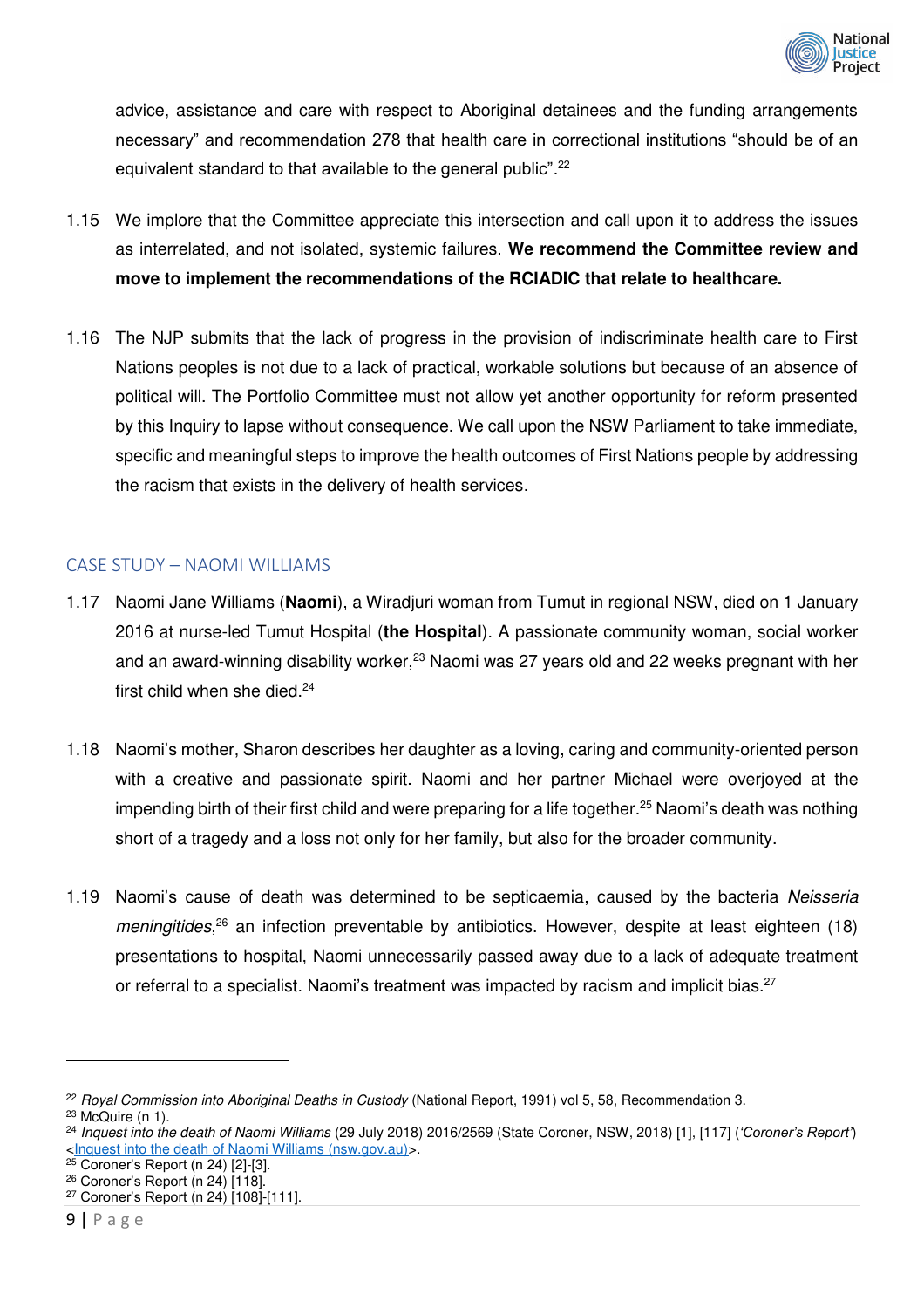

- 1.20 In December 2016 Naomi's family, represented by the NJP, petitioned the State Coroner for a Coronial Inquest into the Death of Naomi Williams (**the Inquest**). The family hoped that an inquest would provide clarity as to why Naomi died, with the hope that in pursuing accountability for Naomi's death, the treatment of First Nations people within the health system could improve for the benefit of the entire community.<sup>28</sup> Naomi's family believes that without accountability, there will be no systemic change and the discriminatory treatment of First Nations people in the health system will continue with significant consequences.
- 1.21 Naomi presented to the Hospital eighteen (18) times or more in the period from May 2015 to 1 January 2016.<sup>29</sup> Naomi repeatedly complained of vomiting, severe abdominal pain and dehydration. Naomi also suffered weight loss and extremely high blood pressure throughout her pregnancy.
- 1.22 Naomi's concerns were repeatedly undermined by referrals to Drug and Alcohol and Mental Health services, or by the provision of Panadol despite her longstanding and persistent symptoms. The drug and alcohol referrals continued notwithstanding that on 1 July 2015, a review confirmed that Naomi had no need for those services.
- 1.23 On 16 July 2015, Naomi's mother, Sharon Williams, emailed a complaint to the Acting Multi Service Manager of the Hospital, raising concerns about the repeated Drug and Alcohol service referrals and the nature of Naomi's care at the Hospital. Sharon specifically stated that "*she* [Naomi] *feels her illness is being overlooked and she is being stereotyped*". The nurse responded to Sharon's complaint claiming that the hospital provided "*world class care*" and included words to the effect that if Naomi was not comfortable with the service, she could seek support or care elsewhere.
- 1.24 Despite Naomi's frustration at the racial bias and stereotyping she experienced, she continued to present at the Hospital as living in a rural area, it was difficult for her to access medical care elsewhere. The same nurse was present the next time Naomi attended the Hospital. Naomi clung to that nurse, pleading for adequate care. Despite Sharon's letter and Naomi's clear distress, she was referred yet again to Drug and Alcohol and Mental Health services. Naomi was never referred to a specialist.
- 1.25 On New Year's Eve 2015, Naomi drove herself to the Hospital as she had been suffering extreme generalised pain, fever and headaches, describing it as "*the worst I've ever felt*". Naomi was triaged

<sup>28</sup> Coroner's Report (n 24) [5], [7].

 $29$  Coroner's Report (n 24) [114].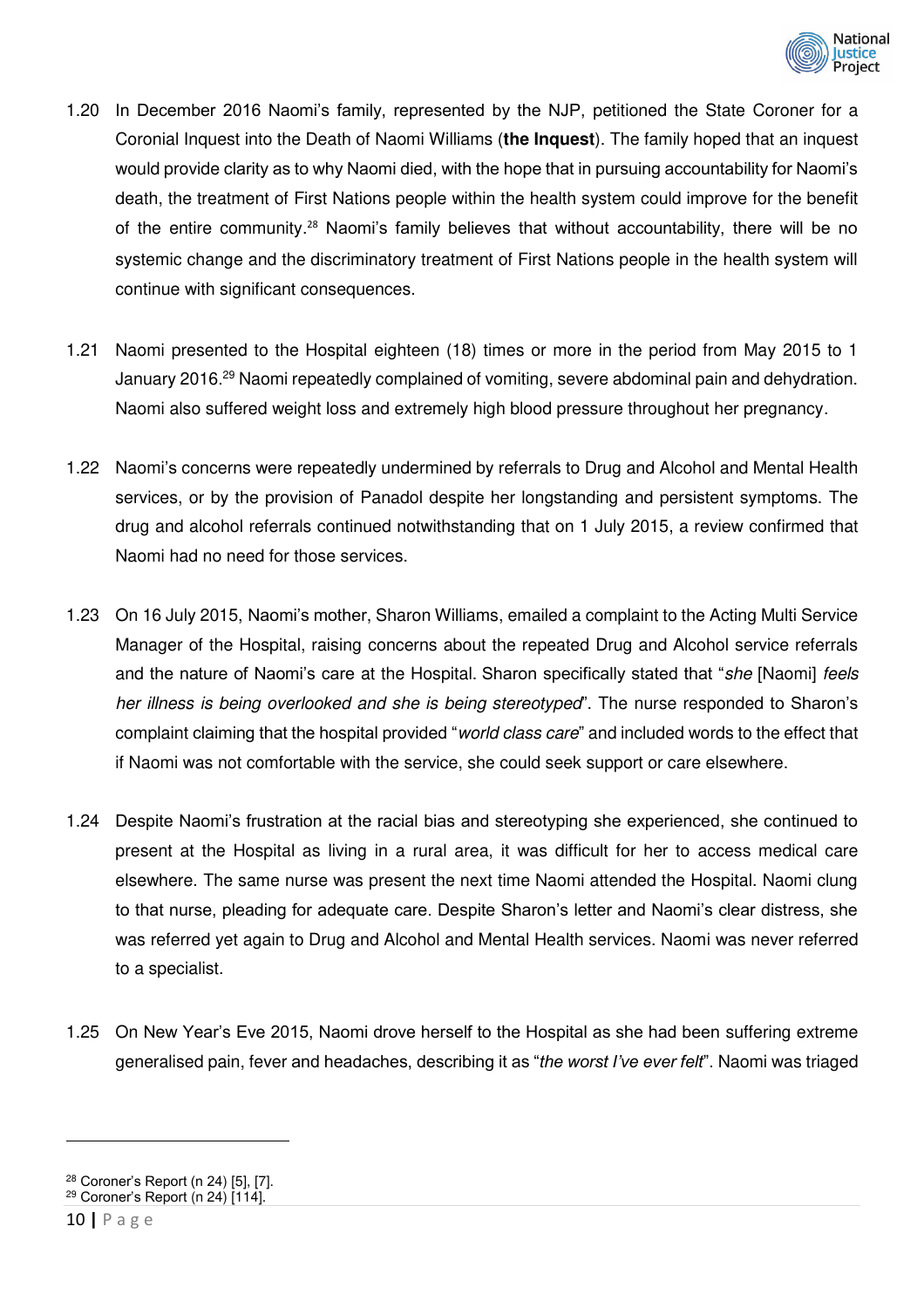

in the Emergency Department at 12:19AM on 1 January 2016 but discharged almost immediately (at 12:53AM) with two Panadol and no plan for extended care.  $30$ 

- 1.26 Naomi then drove home, where her symptoms worsened and she suffered a seizure. At 3:08PM on New Year's Day 2016, Naomi passed away. Her unborn baby died with her.<sup>31</sup>
- 1.27 A number of critical indicators were missed on the day of Naomi's death, including:
	- Naomi driving herself to the hospital on New Year's Eve;
	- multiple re-presentations (3 in total) in 24 hours;
	- Naomi's symptoms were on the border of the yellow zone;
	- Naomi had a high-risk pregnancy, suffering weight loss;
	- Naomi presented to the Emergency Department (**ED**) with low blood pressure and a high heart rate (abnormal especially when compared to her records); and
	- the failure of hospital staff to access and consult Naomi's paper records when she attended the ED on the day she died. <sup>32</sup>
- 1.28 At the Inquest, Deputy State Coroner Magistrate Grahame considered evidence of the medical care that was provided to Naomi from May 2015 to her death on 1 January 2016.<sup>33</sup>The Coroner's Report identified that the medical staff at the Hospital:
	- failed to properly assess the pain Naomi was experiencing;
	- failed to properly investigate Naomi's high heart rate and low blood pressure;
	- failed to recognise Naomi had a high-risk pregnancy;
	- failed to check Naomi's record which would have identified that she had repeatedly presented to the ED at the Hospital over the past year; and,
	- failed to have her care escalated by referral to an obstetrician and gastroenterologist, as was required in the circumstances.<sup>34</sup>
- 1.29 Coroner Grahame made nine recommendations to Tumut Hospital (**Appendix A**), seven of which were aimed at reducing "implicit bias".<sup>35</sup> The Coroner's findings represented the first time a judicial officer found that implicit bias and prejudice within a health service contributed to the death of a First Nations person.

<sup>33</sup> Coroner's Report (n 24) [13].

<sup>30</sup> Coroner's Report (n 24) [115-116], [122], [180-181], [184].

<sup>31</sup> McQuire (n 1); Coroner's Report (n 20) [204], [207].

<sup>32</sup> Coroner's Report (n 24) [179], [183], [186], [240].

<sup>34</sup> Coroner's Report (n 24) [1.42], [103], [147], [162]-[165], [172].

<sup>35</sup> McQuire (n 11); Coroner's Report (n 24) [278].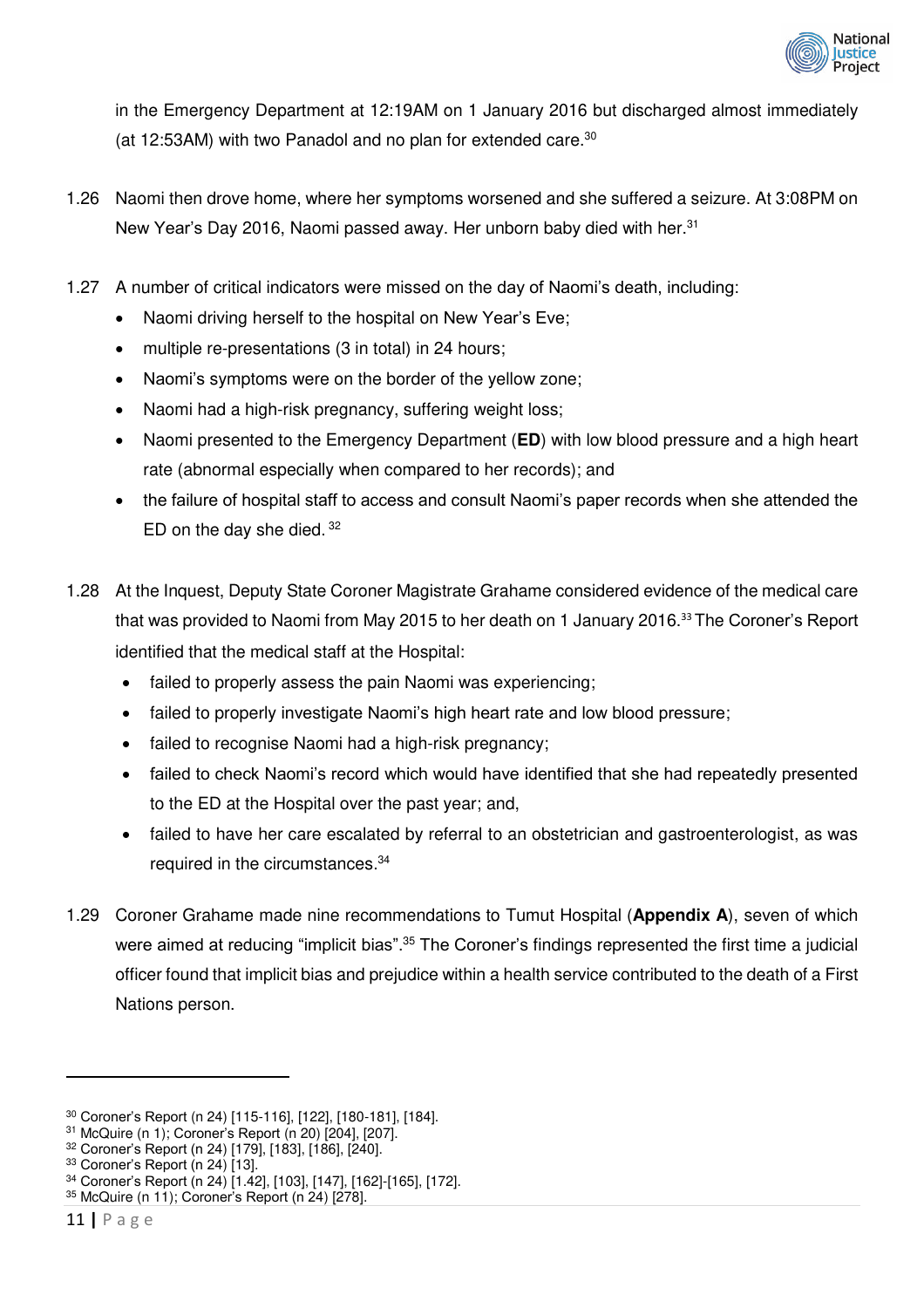

- 1.30 In September 2020, the NSW Health Minister, Brad Hazzard, confirmed his support for the nine recommendations made by the Deputy State Coroner to the Hospital at the Inquest into the Death of Naomi Williams.<sup>36</sup> **We recommend that all recommendations from the Inquest into the death of Naomi Williams are implemented through a place-based model across NSW.**
- 1.31 For Naomi's family, the Coroner's findings represent vindication and opportunities to reform the health system to prevent other families suffering unnecessary loss. However, Naomi was not the first or last First Nations person to suffer from discrimination and culturally unsafe care in our health system.

#### <span id="page-11-0"></span>THEMES EMERGING FROM NJP CASES

- 1.32 Between 2016 and 2020, NJP has worked on at least 18 cases related to negligent or inadequate health care of First Nations people. In this period, NJP has lodged or is in the process of lodging at least 10 complaints relating to the sub-standard health care and/ or medical treatment of First Nations individuals.
- 1.33 Significant and disturbing themes are emerging from these cases. We illustrate these below and humanise them with a de-identified case studies from our files as a reminder of the real, detrimental impacts upon First Nations individuals, families and wider communities.

| <b>Example from our case files</b>                              |
|-----------------------------------------------------------------|
|                                                                 |
| A First Nations woman presenting with extreme pain was turned   |
| away on five occasions. Failure by medical professionals        |
| properly assess her condition and admit her into care resulted  |
| in her never receiving adequate treatment and she has been      |
| left with permanent disabilities.                               |
| A First Nations man presented to the prison medical service ten |
| (10) times over a 2-month period with serious abdominal pain    |
| and severe symptoms and was continually turned away. After      |
| months of suffering, he was eventually taken to hospital where  |
| a large, dangerous ulcer was removed and he was left with a     |
| 30cm scar and serious mistrust for the system.                  |
|                                                                 |

<sup>36</sup> Letter from Brad Hazzard MP, Minister for Health and Medical Research, to Hon. Mark Speakman SC, MP Attorney General, dated 2 September 2020 (reference 2016/2569 and COR19/6).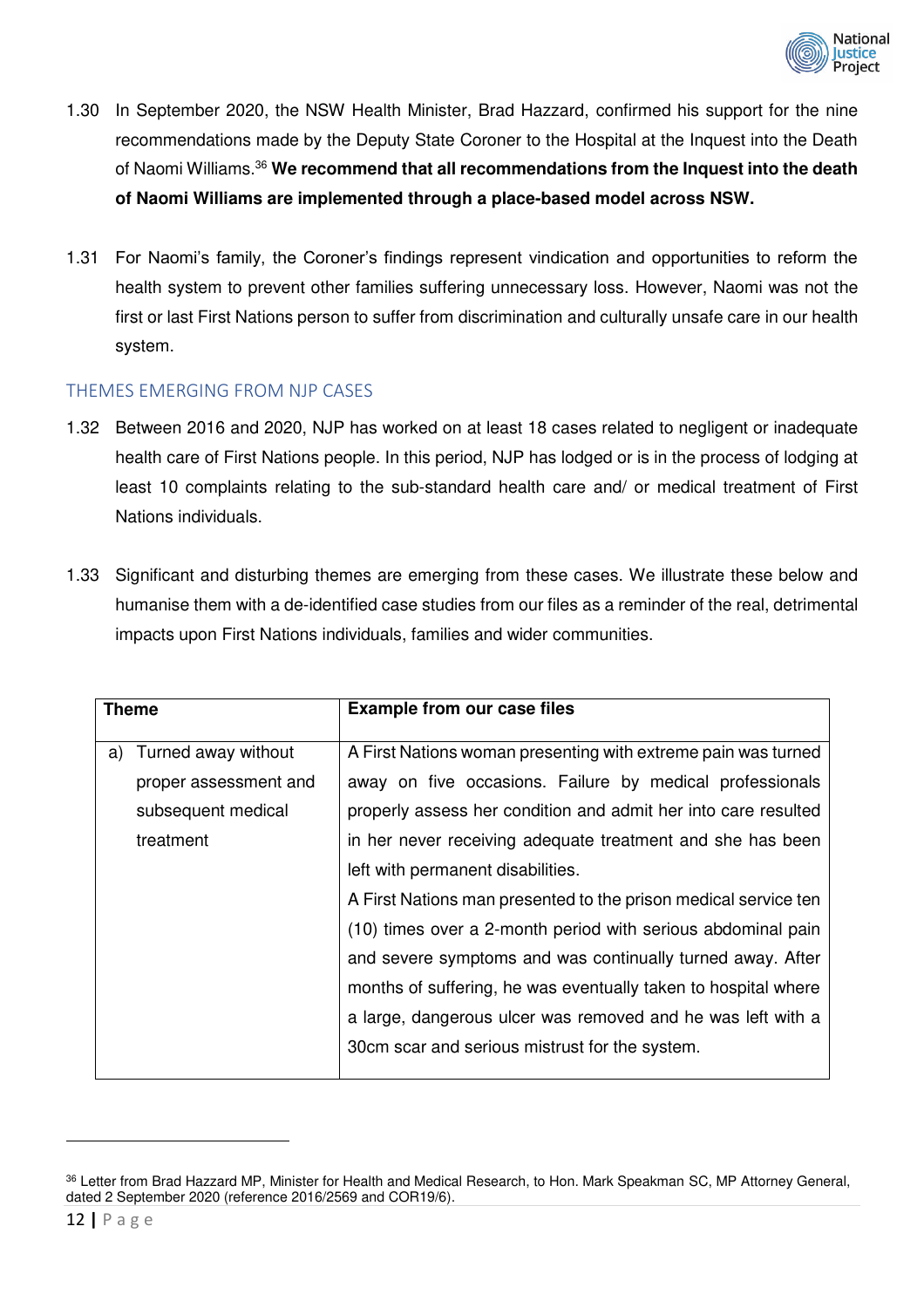

| <b>Theme</b> |                                                                                                                                | <b>Example from our case files</b>                                                                                                                                                                                                                                                                                                                                                                                                                                                               |
|--------------|--------------------------------------------------------------------------------------------------------------------------------|--------------------------------------------------------------------------------------------------------------------------------------------------------------------------------------------------------------------------------------------------------------------------------------------------------------------------------------------------------------------------------------------------------------------------------------------------------------------------------------------------|
| b)           | Individual's view of their<br>condition is often ignored<br>and delegitimised                                                  | A First Nations man with cancer requiring palliative care<br>expressed he was in extreme pain. He was told by a doctor to<br>drink more fluids and exercise. He died a week later.<br>Prison nursing staff dismissed a First Nations woman (who was<br>on remand) complaining of crushing chest pains. She had a<br>cardiac arrest and died.                                                                                                                                                     |
| C)           | Lack of clear<br>communication with<br>patient, especially<br>regarding treatment<br>options or follow-up plans                | A First Nations man with bowel cancer presented to the hospital<br>with his sister due to ongoing abdominal pain. He rated the pain<br>10/10 on this occasion. He was given some pain medication but<br>no plan for ongoing management was discussed with him or his<br>family despite their specific requests. The pain continued. Five<br>days later, the man passed away. Hospital staff did not discuss<br>his death with his family.                                                        |
| d)           | Dismissive, derogatory<br>and/or degrading<br>attitudes from health<br>professionals                                           | During a critical time in her treatment, a nurse told a First<br>Nations woman in pain to "stop being pathetic." The woman and<br>her family had reduced expectations of care following her<br>treatment, and she ultimately had to undergo amputations.<br>A First Nations man with serious, ongoing abdominal pain was<br>told by medical staff, "there is nothing wrong with you, it is all in<br>your mind". He ultimately had to undergo surgery and be<br>admitted to hospital for 5 days. |
| e)           | Racist stereotyping<br>leading to avoidance of<br>medical institutions due<br>to fear of discrimination<br>and a lack of trust | A First Nations woman did not complete her course of cancer<br>treatment course because she felt staff treated her like a drug<br>addict when she sought pain relief.<br>A First Nations man, in need of medication following surgery,<br>felt that he was stereotyped by the nursing staff as a drug addict<br>due to his race.                                                                                                                                                                 |
| f)           | Inadequate and/or<br>inappropriate treatment                                                                                   | A pregnant First Nations woman suffering with abdominal pains<br>was in hospital for 6 days before an ultrasound was ordered.<br>Her baby was stillborn.                                                                                                                                                                                                                                                                                                                                         |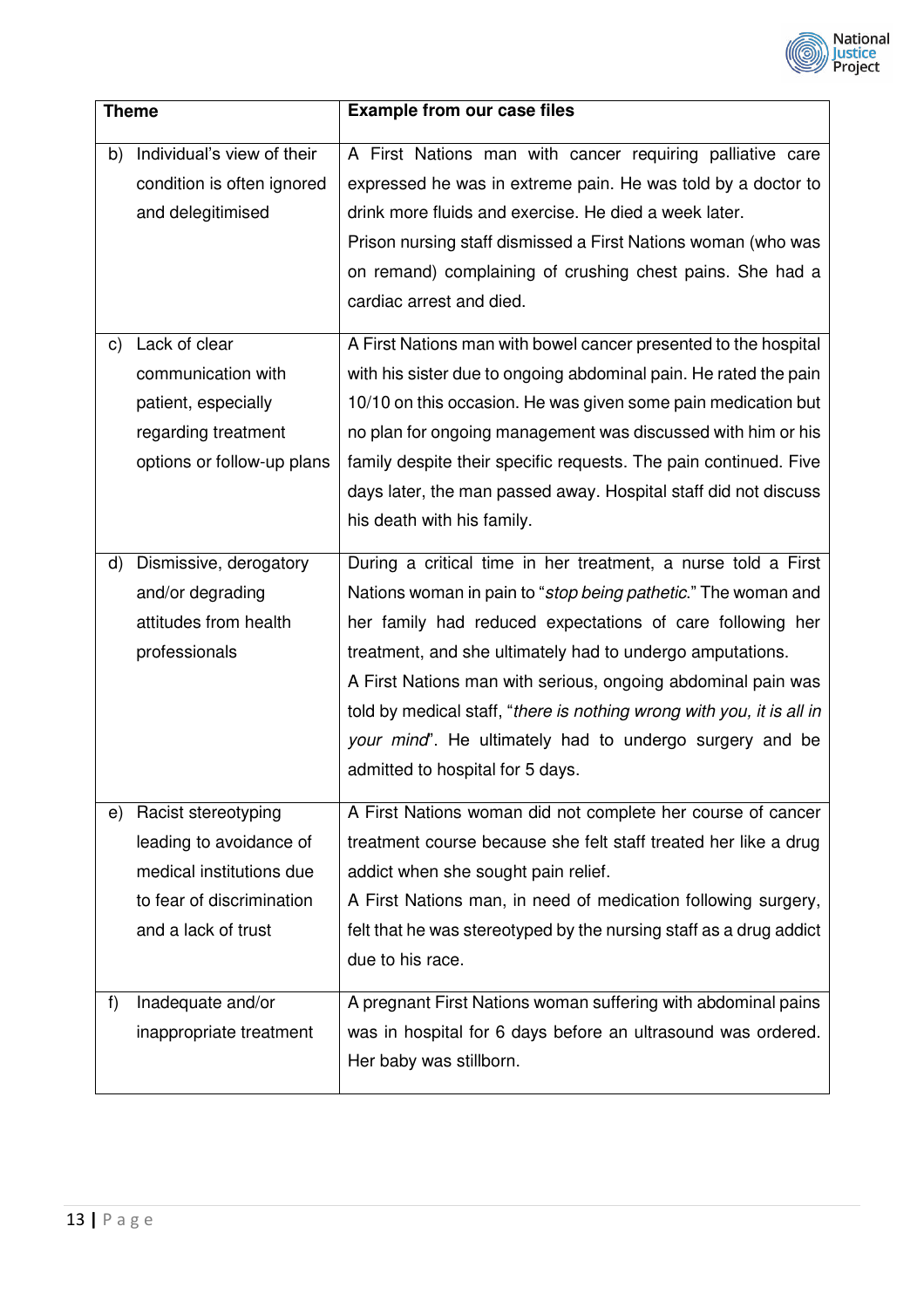

## <span id="page-13-0"></span>2. DISCRIMINATION AND A LACK OF CULTURAL SAFETY IMPACTING ACCESS TO AND QUALITY OF HEALTH CARE

- 2.1 Though Aboriginal Community Controlled Health Organisations (**ACCHOs**) are best placed to be deliver health services in their communities, mainstream services also need to be accessible and culturally safe.<sup>37</sup> First Nations communities have highlighted the importance of choice in accessing services.<sup>38</sup>
- 2.2 Continued experiences of racism and lack of adequate care can lead to an expectation of discrimination and avoidance of certain situations and institutions altogether. First Nations disability expert and researcher, Worimi man, Dr Scott Avery has described this concept as 'apprehended discrimination', relating to a rational fear of discrimination, based on experience, which can lead to an avoidance of situations in which a person would be further exposed to discrimination.<sup>39</sup> A fear of accessing health services can impact on health outcomes of First Nations people, particularly when it prevents essential follow up treatment. These risks are exacerbated in rural, remote and regional areas where there are limited alternative options.

#### <span id="page-13-1"></span>Consequences in Naomi's case:

- During the Inquest, a number of witnesses provided statements to the Coroner's Court about their perceptions of local racism and second rate care at the Hospital. Robert Bulger stated that a lot of Aboriginal people "feel they cannot go up to the Hospital as they won't get the treatment they need." 40
- In December 2015, Naomi visited Winunga Nimityjah Aboriginal Health Service and she felt listened to at that service.<sup>41</sup>
- 2.3 ACCHOs are uniquely placed to provide culturally appropriate, trauma-informed, prevention, earlyintervention focused wrap-around support and care for First Nations communities.<sup>42</sup> This approach diverts from the mainstream crisis-driven model, to a more holistic model of service provision that

<sup>37</sup> Hannah Bulloch, William Fogarty, Kate Bellchambers, Lowitja Institute, *Aboriginal Health and Wellbeing Services: Putting community-driven, strength-based approaches into practice* (Report, 2019) 14

[<sup>&</sup>lt;Aboriginal\\_Health\\_and\\_Wellbeing\\_services\\_DD3\\_FINALwith\\_links.pdf \(lowitja.org.au\)>](https://www.lowitja.org.au/content/Image/Aboriginal_Health_and_Wellbeing_services_DD3_FINALwith_links.pdf); National Aboriginal Community Controlled Health Organisation, *Annual Report 2018-2019* (Report, 2019) [< NACHHO0043-Annual-Report-18-19-web](https://www.naccho.org.au/wp-content/uploads/NACHHO0043-Annual-Report-18-19-web-version.pdf)[version.pdf \(naccho.org.au\)>](https://www.naccho.org.au/wp-content/uploads/NACHHO0043-Annual-Report-18-19-web-version.pdf).

<sup>38</sup> Australian Human Rights Commission, (n 18), 265.

<sup>39</sup> Scott Avery, *Culture is Inclusion: a narrative of Aboriginal and Torres Strait Islander people with disability (First Peoples* Disability Network, 2018) 43.

<sup>40</sup> Coroner's Report (n 24) [224].

<sup>41</sup> Coroner's Report (n 24) [232].

<sup>42</sup> Australian Human Rights Commission, (n 18), 395.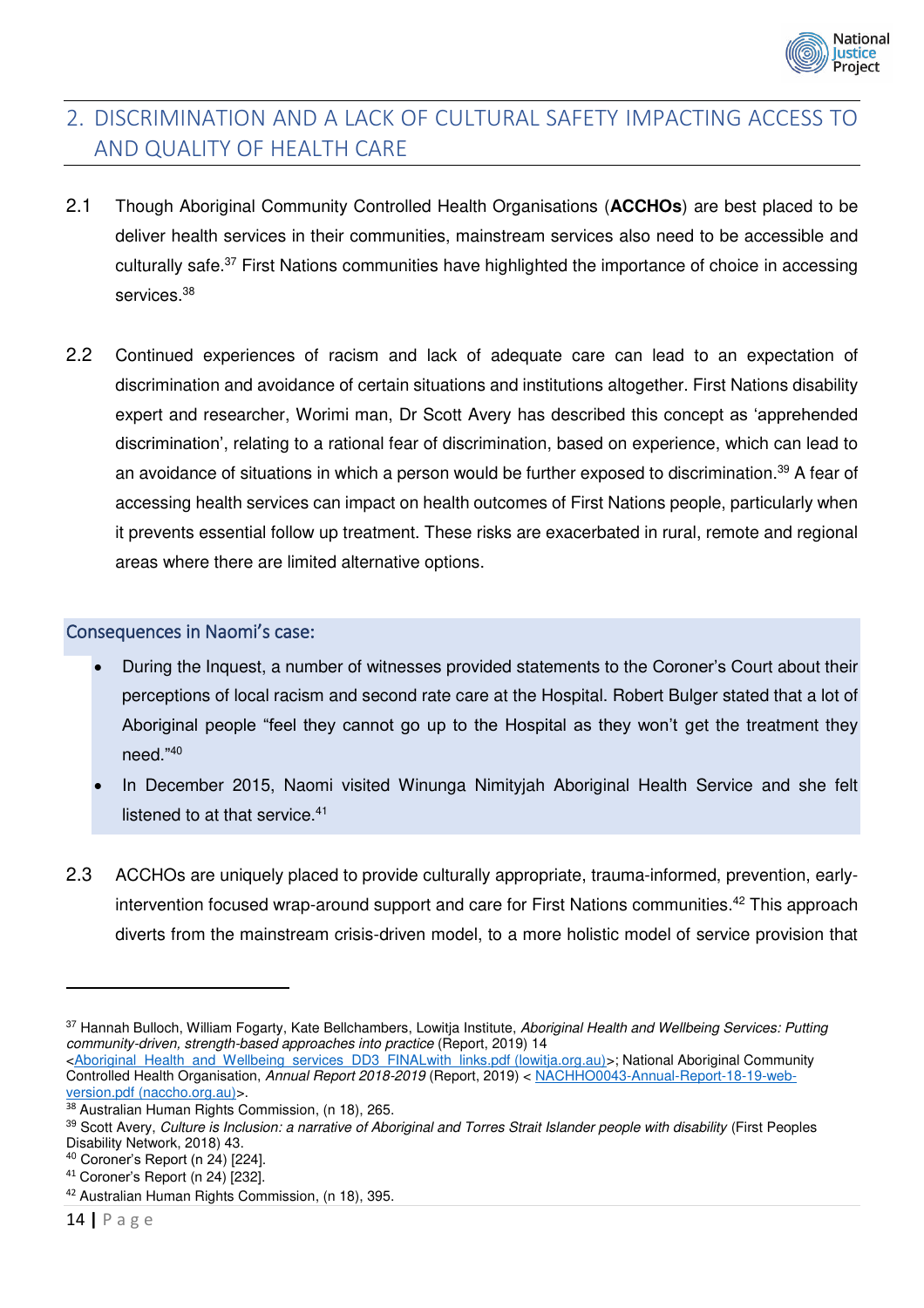

appropriately responds to the needs of First Nations communities.<sup>43</sup> We support the structural reforms recommended in the Australian Human Rights Commission's 2020 *Wiyi Yani U Thangani* report, focusing on the increased resourcing and support for ACCHOs to enable them to deliver appropriate services for First Nations peoples, including in prisons and youth detention facilities.<sup>44</sup>

#### <span id="page-14-0"></span>RACISM IMPACTING HEALTH OUTCOMES

- 2.4 Racism in health care systems is often understood as a series of individual behaviours, implicit biases, prejudices and attitudes from health service providers toward people of distinct cultural backgrounds.<sup>45</sup>
- 2.5 There is a growing body of work exploring the concept of 'Whiteness' as the invisible norm inherent in the law, policy, decision-making and institutions. This approach maintains that racism is not an aberration but inherent in how institutions operate, which explains its entrenched nature despite decades of attempting to reduce discrimination.<sup>46</sup>
- 2.6 Combating systemic racism in NSW and beyond will require a more conscious, reflective and widespread analysis of the inherent white racial dominance within the health care system, similar to the audit undertaken in Queensland.<sup>47</sup>
- 2.7 The Australian Human Right's Commission's 2020 *Wiyi Yani U Thangani* Report provides comprehensive insight into First Nations women and girls experiences of both direct and systemic racism, describing the rarely acknowledged or addressed impacts on the health and wellbeing.<sup>48</sup>
- 2.8 Despite the broad acknowledgement that racism exists in health care, there is a paucity of research in Australia into how race operates to produce health inequalities. Professor Paradies (et al) carried out a systemic review and meta-analysis of research from 1983 to 2013 into racism as a health determinant. Of the 333 articles in their study, only 9 were Australian<sup>49</sup>, highlighting the limited Australian-based data, research and analysis available.

<sup>43</sup> Australian Human Rights Commission, (n 18), 259-286.

<sup>44</sup> Australian Human Rights Commission, (n 18), 104-5.

<sup>45</sup> NATSIHP (n 8) 56.

<sup>46</sup> See as examples: Aileen Moreton-Robinson, 'Towards a New Research Agenda? Foucault, Whiteness and Indigenous Sovereignty' (2019) *Seeing Race Again* 299, 302; Chelsea Bond et al 'Beyond the pipeline: a critique of the discourse surrounding the development of an Indigenous primary healthcare workforce in Australia' (2019) 25(5) *Australian Journal of Primary Health* 392; Chelsea Bond and David Singh, 'More than a refresh required for closing the gap of Indigenous health inequality' (2020) 212 (5) *Medical Journal of Australia* 199.

<sup>47</sup> Bond et al, 'Now we say Black Lives Matter but … the fact of the matter is, we just Black matter to them' (2020) 213(6) *MJA* 248, 249 [<https://www.mja.com.au/system/files/issues/213\\_06/mja250727.pdf>](https://www.mja.com.au/system/files/issues/213_06/mja250727.pdf); Moreton-Robinson (n 45); Coroner's Report (n 24) [229].

<sup>48</sup> Australian Human Rights Commission, (n 18), 390. 49 Paradies (n 9).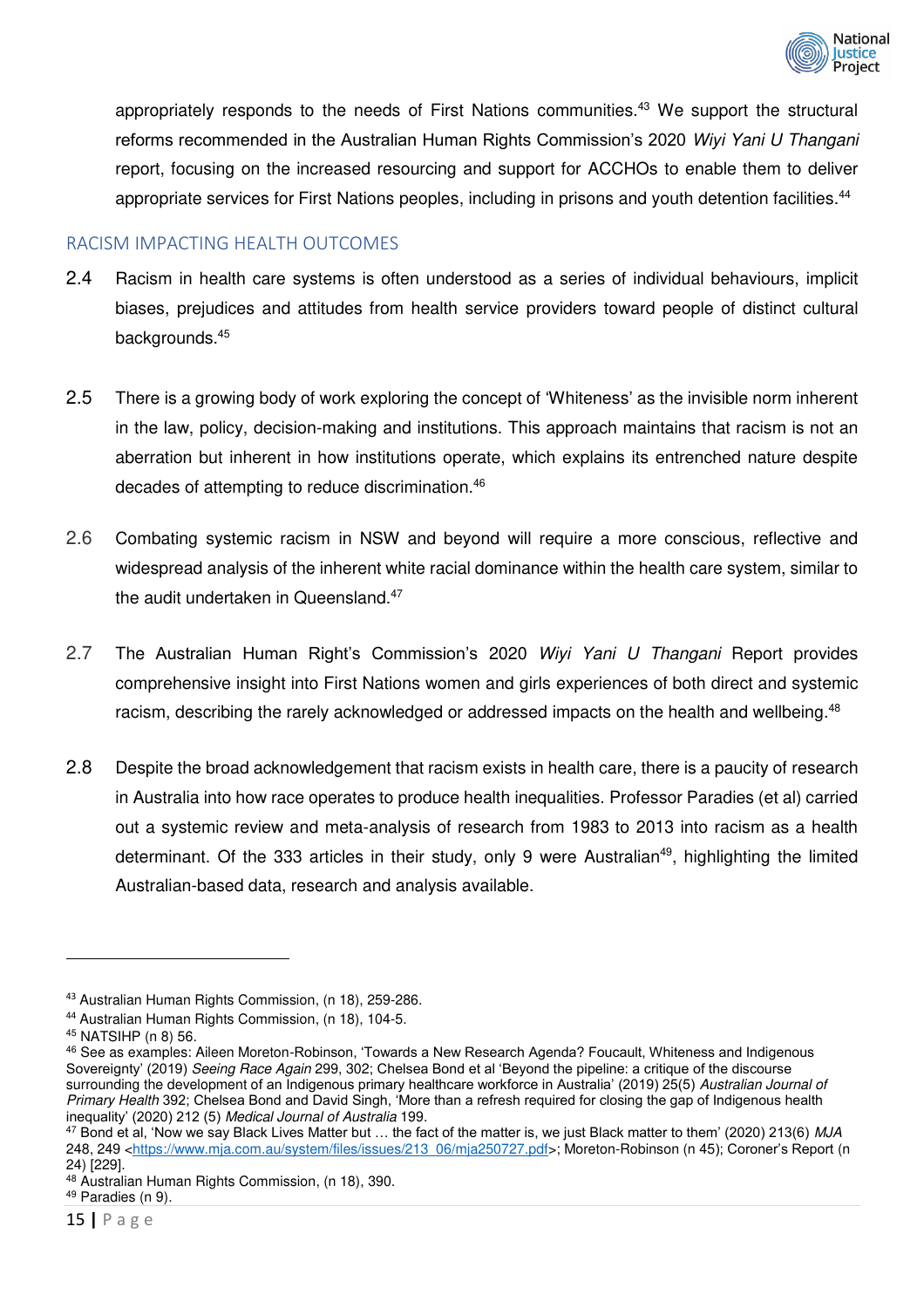

- 2.9 Discussion into root causes of poorer health outcomes in First Nations communities generally 'blames the victim' by focusing on cultural factors and 'choices' made.<sup>50</sup> However, that framework ignores the impact of colonialism, institutional racism and structural inequalities. Solutions have often focused on reducing individual expressions of racism, such as attitudinal change and training, rather than a systemic change. It is imperative that institutional racism is brought forward in this discussion.<sup>51</sup>
- 2.10 Racial prejudice can be magnified by intersectionality with other forms of difference such as gender, class or disability – and in such situations the risk of harm is compounded. **We recommend that the Committee consider these critical intersections in its investigations and make suggestions for reform.**
- 2.11 Dr Chelsea Bond describes racism within healthcare and the impacts in preventing First Nations people from receiving appropriate treatment and care as a form of "colonial violence" requiring urgent, structural and individual reform.<sup>52</sup>
- 2.12 To reform the current system and elicit meaningful change, Bond (et al) recommends foregrounding First Nations sovereignty with the strength and capability First Nations peoples in all health policy formation and implementation, "not as partners but as architects". $^{\rm 53}$
- 2.13 **We recommend the Committee explore ways to place First Nations people at the forefront of systemic and policy health system reform, required for First Nations people to access culturally safe and effective healthcare, including investing in First Nations-led research into how racism operates and the necessary pathways forward.**
- 2.14 **We recommend localised implementation of the Coroner's recommendations in the Inquest into the Death of Naomi Williams across NSW, including establishing mandatory targets for proportionate representation of First Nations peoples on Local Health Advisory Committees and District Boards (Recommendation 7) and ongoing consultation within local communities to develop a strong local model for providing culturally safe health care (Recommendation 8).**

<span id="page-15-0"></span>Consequences in Naomi's case:

 As at 1 January 2016, not all staff at the Hospital had completed all components of the Respecting the Difference training, a course designed to improve cultural competency and understanding of

<sup>50</sup> Bond et al (n 47).

<sup>51</sup> Bond et al (n 47).

 $52$  McQuire (n 1). 53 Bond et al (n 47).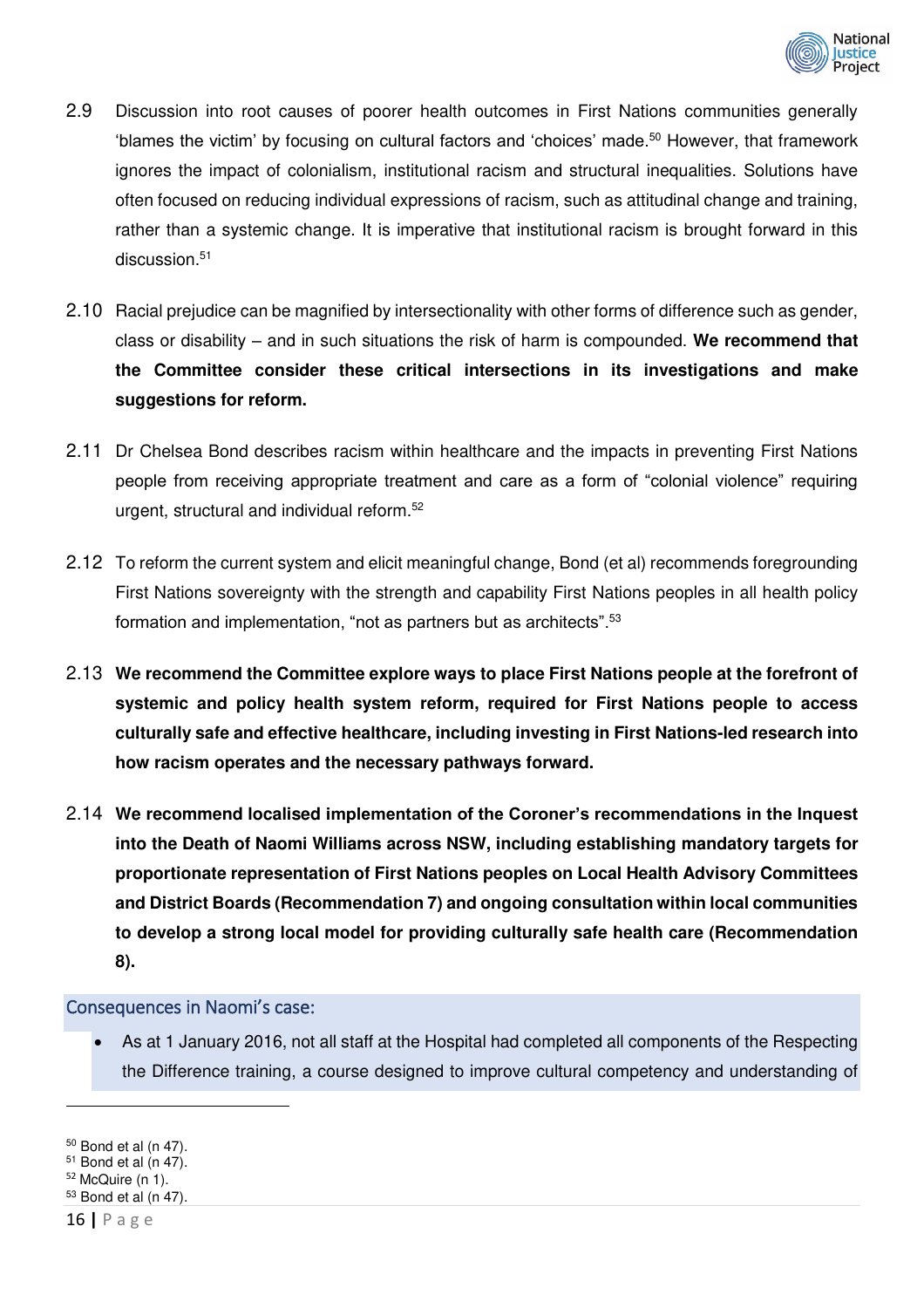

health professionals. Both registered nurses who assessed Naomi on 1 January 2016 had completed at least some components.<sup>54</sup>

- In evidence provided at the Inquest, Professor Paradies advised that one-off training is insufficient and that there must be ongoing dialogue and relationships with all sectors of the Aboriginal community, and their differing concerns acknowledged.<sup>55</sup>
- The Coroner's Report discussed the difficulties in establishing that individual decisions were directly related to racism but highlighted how individual decisions were "consistent with a pattern", and made recommendations for systemic improvement.<sup>56</sup>

#### <span id="page-16-0"></span>CULTURAL SAFETY

- 2.15 The concept of cultural safety is drawn from the work of Maori nurses in New Zealand and can be defined as: "An environment that is safe for people: where there is no assault, challenge or denial of their identity, of who they are and what they need. It is about shared respect, shared meaning, shared knowledge and experience of learning, living and working together with dignity and truly listening". 57
- 2.16 In health settings, culturally safe practice is the ongoing critical reflection of health practitioner knowledge, skills, attitudes, practising behaviours and power differentials in delivering safe, accessible and responsive healthcare free of racism.<sup>58</sup> Importantly, it is the responsibility of a health practitioner but is judged and perceived by the patient.<sup>59</sup>
- 2.17 The Congress of Aboriginal and Torres Strait Islander Nurses and Midwives (**CATSINaM**) explains the potential benefits of cultural safety in a health context, as providing a "decolonising model of practice based on dialogue, communication, power sharing and negotiation, and the acknowledgement of white privilege. These actions are a means to challenge racism [and other forms of discrimination] at personal and institutional levels, and to establish trust in health care encounters."<sup>60</sup> CATSINaM maintain, as adopted by the Nursing and Midwifery Board of Australia's

<sup>54</sup> Coroner's Report (n 24) [114], [228]. Note: RN Brewis completed both online and face-to-face components. RN Adams completed the online but not the face-to-face training.

<sup>55</sup> Coroner's Report (n 24) [228]-[229].

<sup>56</sup> Coroner's Report (n 24) [111], [233], [235].

<sup>57</sup> Robyn Williams, 'Cultural Safety – what does it mean for our work practice?' (1999) 23(2) *Australian and New Zealand Journal of Public Health* 213.

<sup>58</sup> Australian Health Practitioner Regulation Agency, *The National Scheme's Aboriginal and Torres Strait Islander Health and Cultural Safety Strategy 2020-2025*, 9 <https://www.ahpra.gov.au/About-AHPRA/Aboriginal-and-Torres-Strait-Islander-Health-Strategy/health-and-cultural-safety-strategy.aspx>

 $^{59}$  Simon Brascoupe and Catherine Waters, 'Cultural Safety: exploring the applicability of the concept of cultural safety to Aboriginal health and community wellness' (2009) 5 *Journal of Aboriginal Health* 28.

<sup>60</sup> CATSINaM, 2017, *The Nursing and Midwifery Aboriginal and Torres Strait Islander Health Curriculum Framework (Version 1.0)*, CATSINaM, Canberra. P11.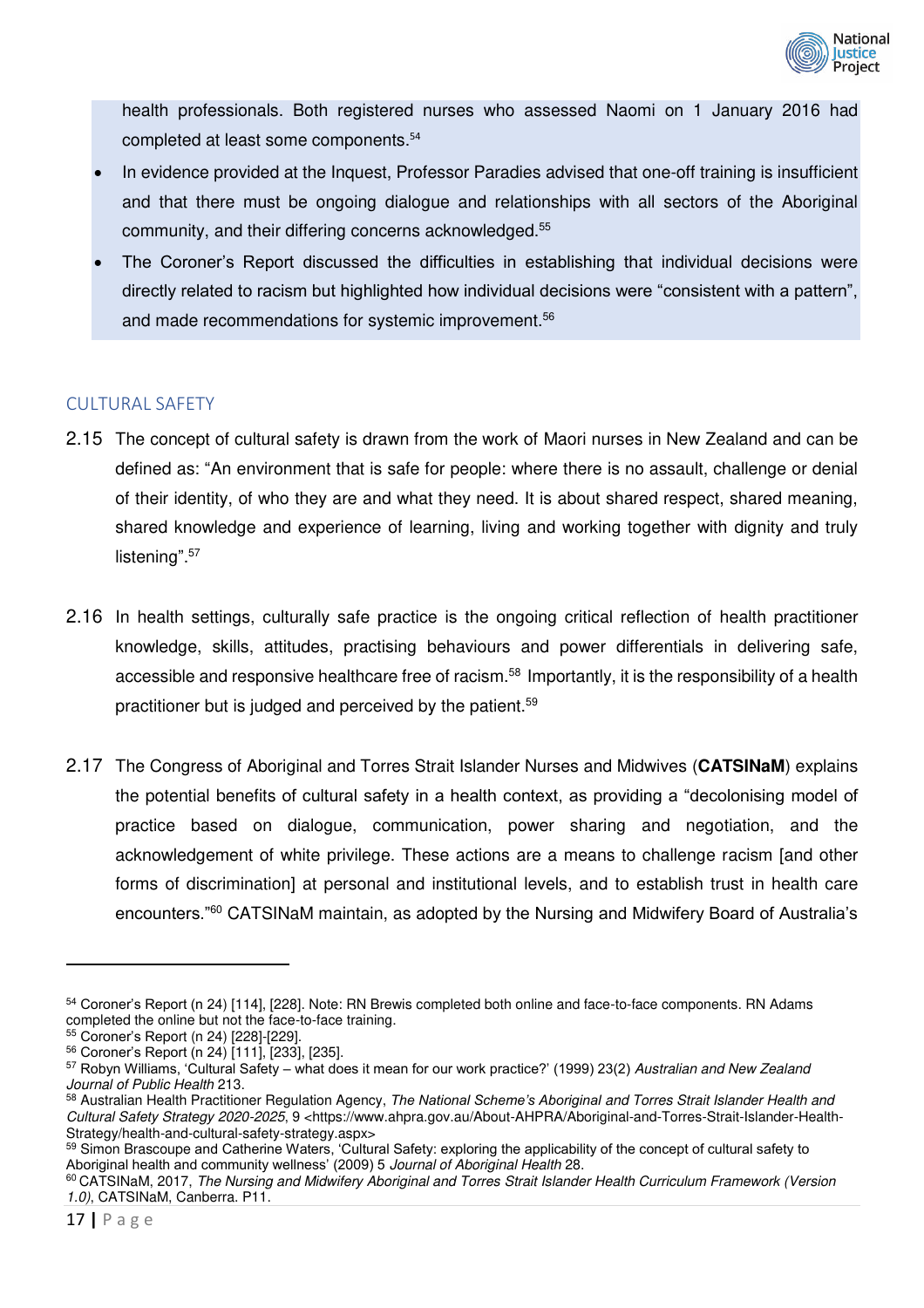

Code of Conduct for Nurses, that cultural safety is as important for First Nations patients as clinical care.<sup>61</sup>

2.18 **We recommend the Committee explore opportunities to implement the Coroner's Recommendations in the Inquest into the Death of Naomi Williams related to developing a strong local model to providing cultural safe care (Recommendations 8 and 9) broadly across NSW.** 

<span id="page-17-0"></span>Consequences in Naomi's case: 62

- Naomi was uncomfortable and reluctant to return to the Hospital as she felt she was not being heard by the staff and that they were not investigating what was really wrong with her health by looking to underlying causes and issues. Instead, she was provided symptomatic care, if any.
- Naomi consequently planned to have her baby at the Hospital in Canberra where she would have access to a local Aboriginal Medical Service, despite the much further distance to travel.
- The Coroner also found Naomi's low expectations of the Hospital affected her decisions relating to medical care leading up to her death, and acknowledged her concerns as legitimate.
- The Coroner's Recommendations included immediate consultations to develop a strong local model to providing cultural safe care (Recommendations 8 and 9).

#### <span id="page-17-1"></span>DISABILITY

- 2.19 The intersection of disability, race and healthcare is critical for this Inquiry to consider. First Nations people with disability experience deepened levels of disadvantage, exacerbated by limited access to health and disability services in rural, regional and remote areas. The National Disability Strategy recognises that First Nations people with disability "are among the most disadvantaged members of the Australian community". 63
- 2.20 First Nations disability expert and researcher, Worimi man, Dr Scott Avery, explains that First Nations people with disability experience 'double disadvantage' related to the power imbalance which causes First Nations people with disability to experience the dual impacts of both ableism and racism.<sup>64</sup>

<sup>61</sup> Nursing and Midwifery Board of Australia (NMBA), Code of Conduct for Nurses (Melbourne, VIC: NMBA, 2018), 5, [<www.nursingmidwiferyboard.gov.au/Codes-Guidelines-Statements/Professional-standards.aspx>](http://www.nursingmidwiferyboard.gov.au/Codes-Guidelines-Statements/Professional-standards.aspx).

<sup>62</sup> Coroner's Report (n 24) [109]-[111].

<sup>63</sup> Department of Social Services, *National Disability Strategy 2010–2020* (February 2011), 27 <

https://www.dss.gov.au/sites/default/files/documents/05\_2012/national\_disability\_strategy\_2010\_2020.pdf>.

<sup>64</sup> *Royal Commission into Violence, Abuse, Neglect and Exploitation of People with Disability*, Transcript, Scott Avery, Public hearing 4, 24 February 2020, P-459 [5-6] [14-15].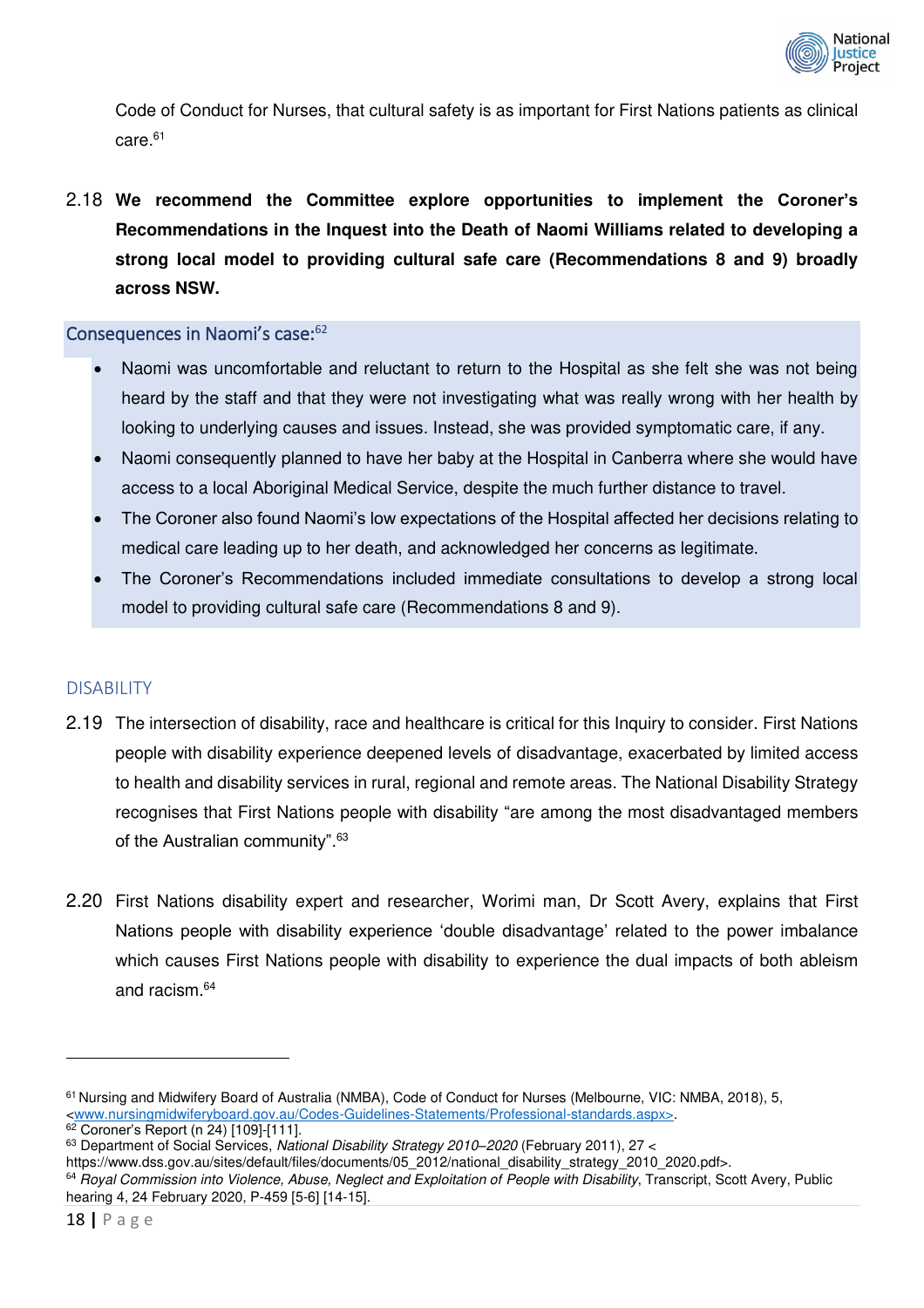

- 2.21 A disproportionate number of First Nations people live with a disability or some form of long term health condition, are more likely to have poorer health outcomes than other Australians with disability and to have experienced problems accessing health services.<sup>65</sup> More than 1 in 5 First Nations children and almost 1 in 2 (48%) of First Nations adults live with disability and it is accepted that these figures are under-representative.<sup>66</sup>
- 2.22 We draw the Committee's attention to the State Coroner's findings in the Inquest into the death of Shona Hookey, a young Aboriginal woman with complex conditions, including severe intellectual disability.<sup>67</sup> While Ms Hookey passed away in a metropolitan hospital, the circumstances of her passing provide important insight into improvements that must be made to the delivery of health services for people with disability and complex needs.
- 2.23 **We recommend that the Committee prioritise and pay particular attention to the complexities of delivering health care for First Nations people with disability and complex needs, particularly in rural, regional and remote locations.**
- 2.24 The recently released Interim Report of the Royal Commission into Violence, Abuse, Neglect and Exploitation of People with Disability has highlighted the specific challenges of First Nations people with disability living in regional, rural and remote areas. Difficulties in accessing support and medical care are exacerbated for First Nations people living away from metropolitan areas and can create barriers for First Nations people with disability to access the supports that they require.<sup>68</sup>
- 2.25 The First Peoples Disability Network Australia ('**FPDN'**) is the national, peak organisation of and for First Nations people with disability/ FPDN works within a social model of disability<sup>69</sup>, which focuses on the complexities of external influences, social structures, barriers and attitudes, and the intersectionality of race, which exclude or disempower people, in contrast to a medical model of disability focusing on individual diagnosis.<sup>70</sup>
- 2.26 The FPDN launched a 10-point-plan for the implementation of the National Disability Insurance Scheme in First Nations communities in 2013 (updated in 2018), with a critical requirement being

l

<sup>65</sup> *Royal Commission into Violence, Abuse, Neglect and Exploitation of People with Disability* (Issues Paper, June 2020) 1, 4 [<https://disability.royalcommission.gov.au/system/files/2020-06/First%20Nations%20Issues%20Paper.pdf>](https://disability.royalcommission.gov.au/system/files/2020-06/First%20Nations%20Issues%20Paper.pdf).

<sup>66</sup> *Royal Commission into Violence, Abuse, Neglect and Exploitation of People with Disability* (Interim Report, October 2020) 451. [<Interim Report \(royalcommission.gov.au\)>](https://disability.royalcommission.gov.au/system/files/2020-10/Interim%20Report.pdf). ('*Royal Commission Interim Report')*.

<sup>&</sup>lt;sup>67</sup> State Coroner's Court New South Wales, Inquest into the death of Shona Hookey, 22 December 2016, 2013/221800. <sup>68</sup> *Royal Commission Interim Report* (n 66) 458-459, 463.

<sup>69</sup> First Peoples Disability Network, *About Us* (Webpage, 2019) [<https://fpdn.org.au/about-us/>](https://fpdn.org.au/about-us/).

<sup>70</sup> *Royal Commission Interim Report* (n 66) 11, 345-346.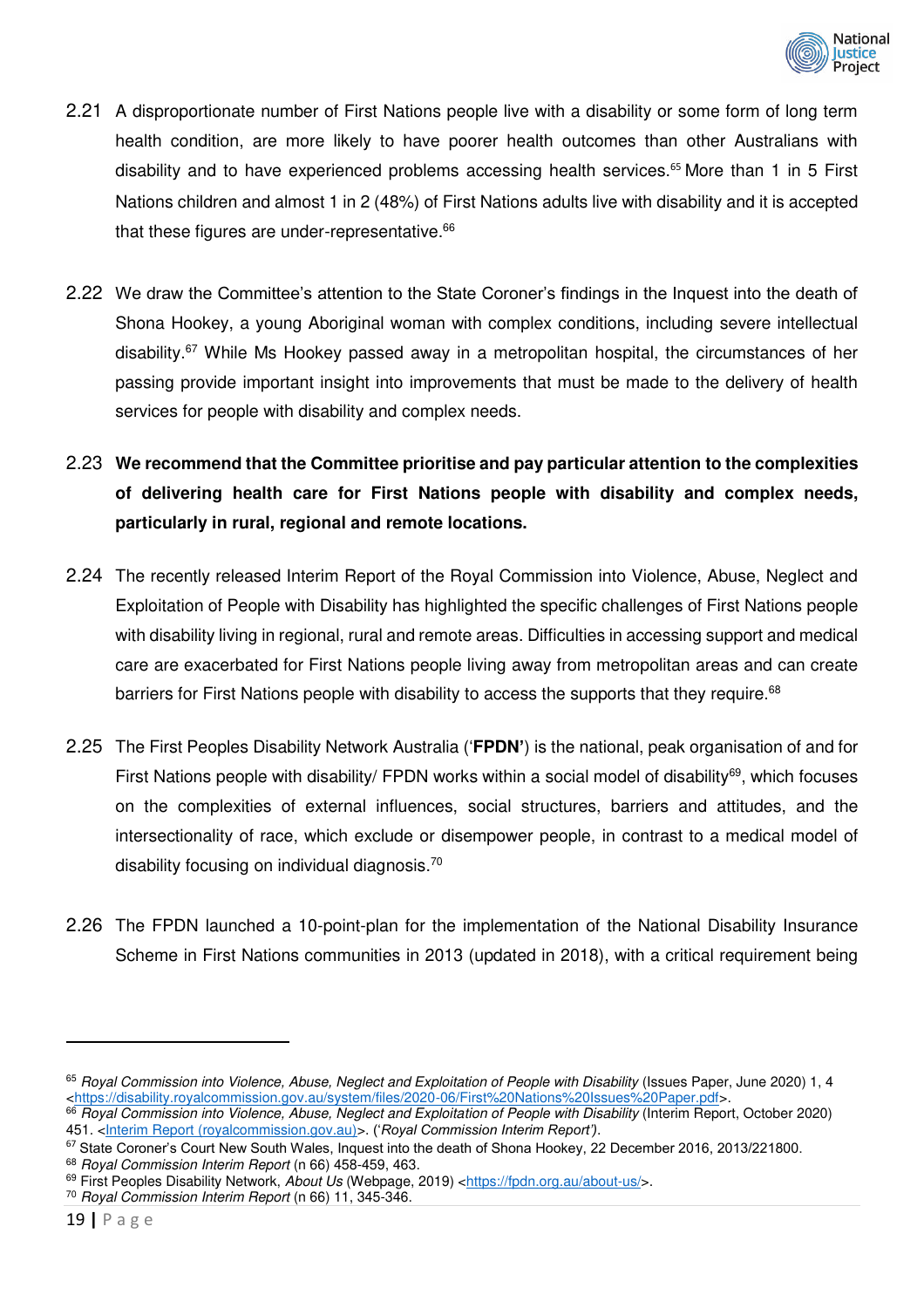

the availability and accessibility of services over the long term.<sup>71</sup> **We recommend that the priorities of FPDN be resourced and supported, with particular attention given to rural, regional and remote areas.**

#### ACCESS TO CARE IN RURAL, REGIONAL AND REMOTE AREAS

- 2.27 We understand that there are limited medical professionals available in rural, regional and remote areas of NSW, and some health services and hospitals are sometimes forced to operate without qualified Doctors on duty. Across NSW, there are different protocols regarding the need for doctors to examine a patient prior to discharge. $^{72}$
- 2.28 We submit that the failure to staff hospitals with qualified Doctors or follow policies and procedures to monitor for patients requiring consultation with a Doctor or Specialist places patients at serious risk.

#### <span id="page-19-0"></span>Consequences in Naomi's case: 73

- Tumut Hospital is a small facility and as such, there are times when only nurses, and no doctor, would be staffing the Hospital.
- On the day she died, Naomi was discharged from the Hospital by a registered nurse, without consultation with a Medical Officer.
- Tumut Hospital had not implemented the Nurse Directed Emergency Care policy (Inquest Recommendation 2) or provided Hospital staff with training on a safety alert system (Inquest Recommendation 1), which would have alerted staff that Naomi was in need of medical review as she had re-presented multiple times and was a high risk pregnancy.
- 2.29 **We recommend that the Recommendations from the Inquest into the Death of Naomi Williams directly related to improving policies and procedures in the Hospital be applied broadly across NSW, including safety alerts (Recommendation 1), implementing a Nurse Directed Emergency Care policy (Recommendation 2), strengthening the Aboriginal Health Liaison Worker program (Recommendation 3) and the local employment and retention of First Nations health care professionals (Recommendation 4).**
- 2.30 **We also recommend that in all hospital settings prior to discharge, where a patient identifies as Aboriginal and/or Torres Strait Islander, that an Aboriginal Liaison Officer and a doctor**

<sup>71</sup> First Peoples Disability Network, *Ten Priorities to Address Disability Inequality* (2018) [<https://fpdn.org.au/wp](https://fpdn.org.au/wp-content/uploads/2018/10/FPDN-ten-priorities-2018.pdf)[content/uploads/2018/10/FPDN-ten-priorities-2018.pdf>](https://fpdn.org.au/wp-content/uploads/2018/10/FPDN-ten-priorities-2018.pdf). **Corner Trup Tours 2018**<br><sup>72</sup> Coroner's Report (n 24) [178].

<sup>73</sup> Coroner's Report (n 24) [115]-[116], [155], [165], [186-187].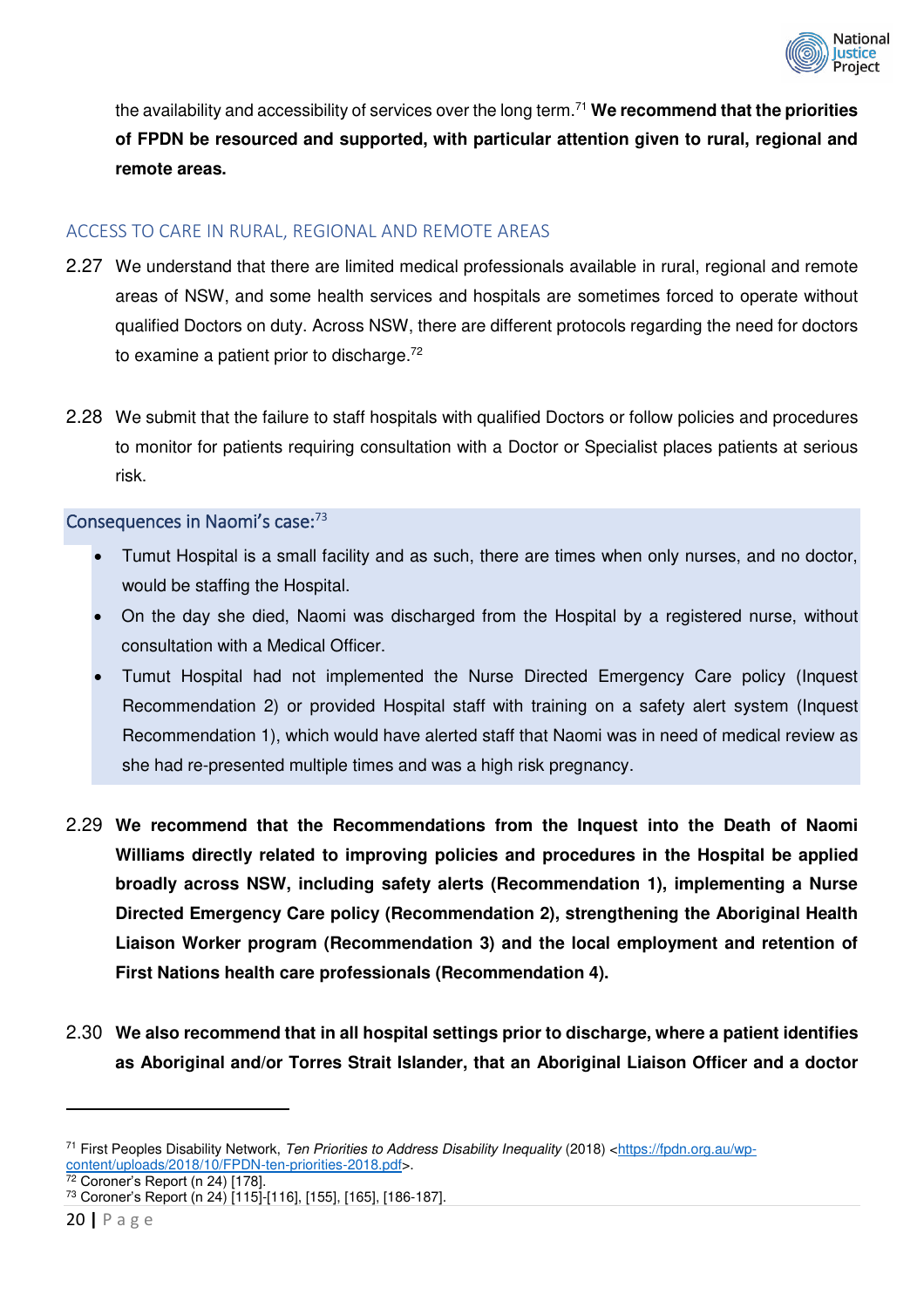

**meet with them face to face to ensure (a) that they are fit to be discharged (b) that discharge documents go the appropriate Aboriginal Medical Service or the elected health service, (c) that the individual is informed of their illness or disorder and they know what to do if it reoccurs and what medicines to take and how and when to take them and (d) to determine and resolve any outstanding questions.** 

2.31 The Australian Human Rights Commission's 2020 *Wiyi Yani U Thangani* Report provides important insight and pathways forward to improve access to services for First Nations people living away from metropolitan areas, including increasing digital infrastructure to bridge service gaps, a greater focus on on-country care and improving transport support and transport infrastructure to increase access to services.<sup>74</sup> **We implore the Committee to consider the findings of the Australian Human Rights Commission's 2020** *Wiyi Yani U Thangani* **inquiry as a critical source of insight into the experiences of First Nations communities in accessing healthcare.**

#### MENTAL HEALTH

- 2.32 Findings from Paradies (et al) 2015 analysis of more than 250 national and international studies confirmed a clear link between racism and poorer mental health, including depression, anxiety and psychological stress, in addition to poorer general and physical health.<sup>75</sup> Research focusing specifically on the impact of racism on the health of Aboriginal and Torres Strait Islander peoples supports those findings.<sup>76</sup>
- 2.33 The Australian Government Senate Inquiry into the accessibility and quality of mental health services in rural and remote Australia noted the unique barriers faced by those living in rural and remote areas despite similar prevalence of mental disorders in metropolitan areas. Generally, rural populations suffer higher rates of suicide. First Nations people are disproportionately impacted by these barriers, as they have higher rates of suicide and of hospitalisation from mental illness than non-Indigenous Australians.<sup>77</sup>

<sup>74</sup> Australian Human Rights Commission, (n 18), 106, 280-286.

<sup>75</sup> Yin Paradies et al, 'Racism as a Determinant of Health: A Systematic Review and Meta-Analysis' (2015) *PLoS One* 10(9) [<Racism as a Determinant of Health: A Systematic Review and Meta-Analysis \(plos.org\)>](https://journals.plos.org/plosone/article?id=10.1371/journal.pone.0138511).

<sup>&</sup>lt;sup>76</sup> Stella Artuso, 'Factors influencing health care utilisation among Aboriginal cardiac patients in central Australia: a qualitative study' (2013) 13(83) *BMC Health Services Research* [<http://bmchealthservres.biomedcentral.com/articles/10.1186/1472-6963-](http://bmchealthservres.biomedcentral.com/articles/10.1186/1472-6963-13-83) [13-83>](http://bmchealthservres.biomedcentral.com/articles/10.1186/1472-6963-13-83); Australian Indigenous Doctors' Association, *Policy Statement* [<https://www.aida.org.au/wp-](https://www.aida.org.au/wp-content/uploads/2017/08/Racism-in-Australias-health-system-AIDA-policy-statement_v1.pdf)

[content/uploads/2017/08/Racism-in-Australias-health-system-AIDA-policy-statement\\_v1.pdf>](https://www.aida.org.au/wp-content/uploads/2017/08/Racism-in-Australias-health-system-AIDA-policy-statement_v1.pdf). <sup>77</sup> Community Affairs References Committee, *Accessibility and quality of mental health services in rural and remote Australia*  (Report, 4 December 2018) 19.

[<sup>&</sup>lt;https://www.aph.gov.au/Parliamentary\\_Business/Committees/Senate/Community\\_Affairs/MentalHealthServices/Report>](https://www.aph.gov.au/Parliamentary_Business/Committees/Senate/Community_Affairs/MentalHealthServices/Report).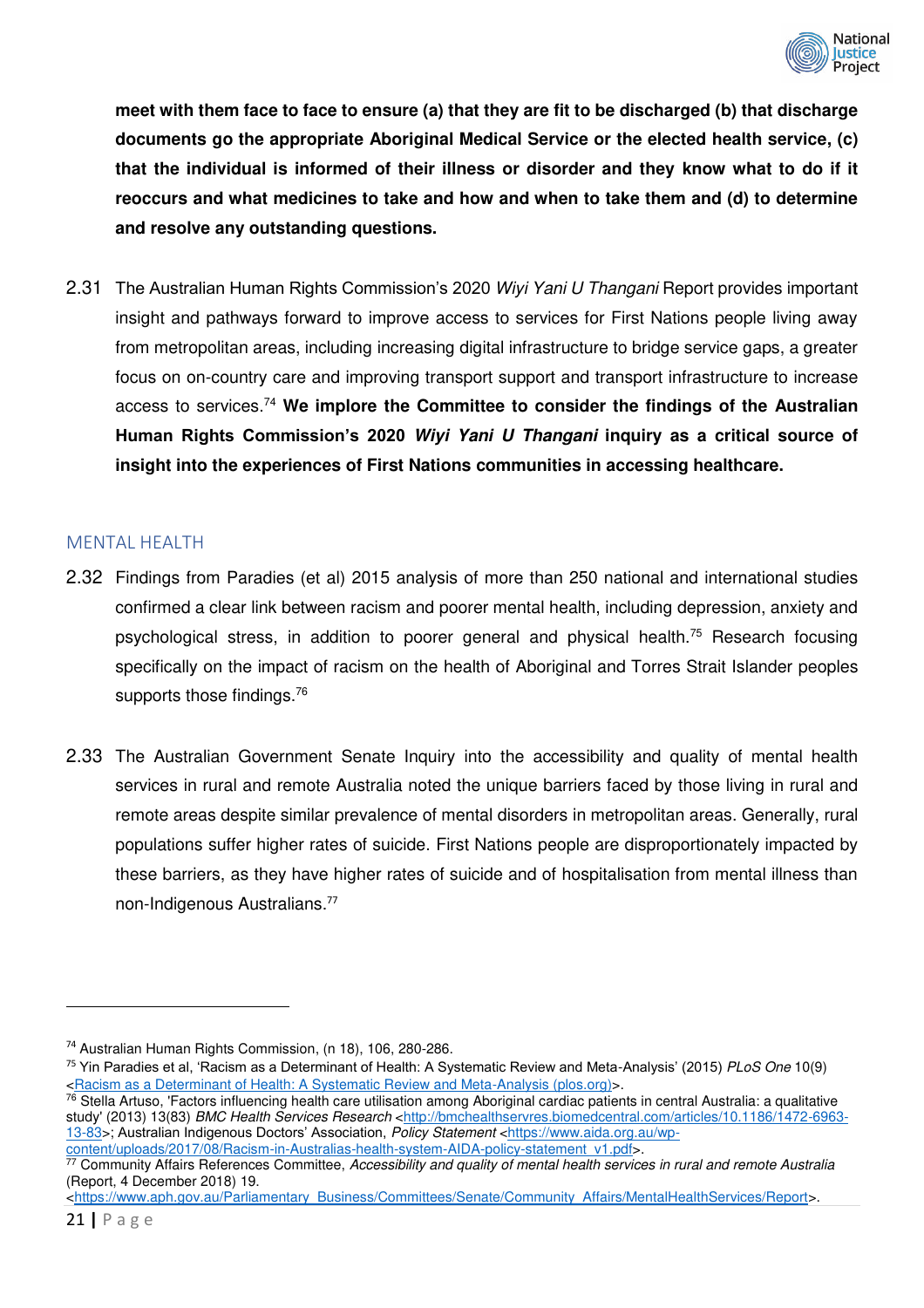

2.34 **We recommend urgent review of the provision of and access to mental health services, including detox and rehabilitation services in rural, regional and remote NSW and action to improve access to and the quality of these services.** 

#### <span id="page-21-0"></span>PATIENT ADVOCACY

- 2.35 Linked to the social model and cultural safety approaches to health, patient advocacy is important in countering social and attitudinal barriers to appropriate health care. This can range from educating people on what services are available, organising appointments and transport and cultural translation, to pressing for better responsibility and accountability.<sup>78</sup>
- 2.36 Community-controlled organisations often provide the support and advocacy for First Nations peoples to navigate mainstream systems and services.<sup>79</sup> **We recommend increasing resourcing of community-controlled organisations to undertake their critical role in supporting First Nations peoples.**
- 2.37 In NSW, the REACH program was developed by the Clinical Excellence Commission ('**CEC**') to assist patients and their families and carers escalate concerns about a patient's condition. We support this program as an interim measure until First Nations-led health advocacy measures are developed and implemented.
- 2.38 **To improve opportunities for patient advocacy within rural, regional and remote health services, we support the implementation of the Coroner's recommendation in the Inquest into the Death of Naomi Williams that the Aboriginal Health Liaison Officer program be strengthened in hospitals and that the development of community-led, culturally appropriate patient advocacy is resourced and supported.**

#### <span id="page-21-1"></span>Consequences in Naomi's case: 80

 On 16 July 2015, Sharon Williams wrote to the Acting Multi Service Manager of Tumut/Batlow to express concerns that Naomi's illness was being overlooked. She specifically raised the need for specialist referral but this was not escalated. Instead, she was told that Naomi could seek health care elsewhere if she was not satisfied, a completely inappropriate and insensitive response, compounded by the lack of alternative health services in the rural town of Tumut.

<sup>78</sup> Bulloch et al (n 37) 48-49.

<sup>79</sup> Australian Human Rights Commission, (n 18), 263-264.

<sup>80</sup> Coroner's Report (n 24) [61], [108], [250]-[252], [267].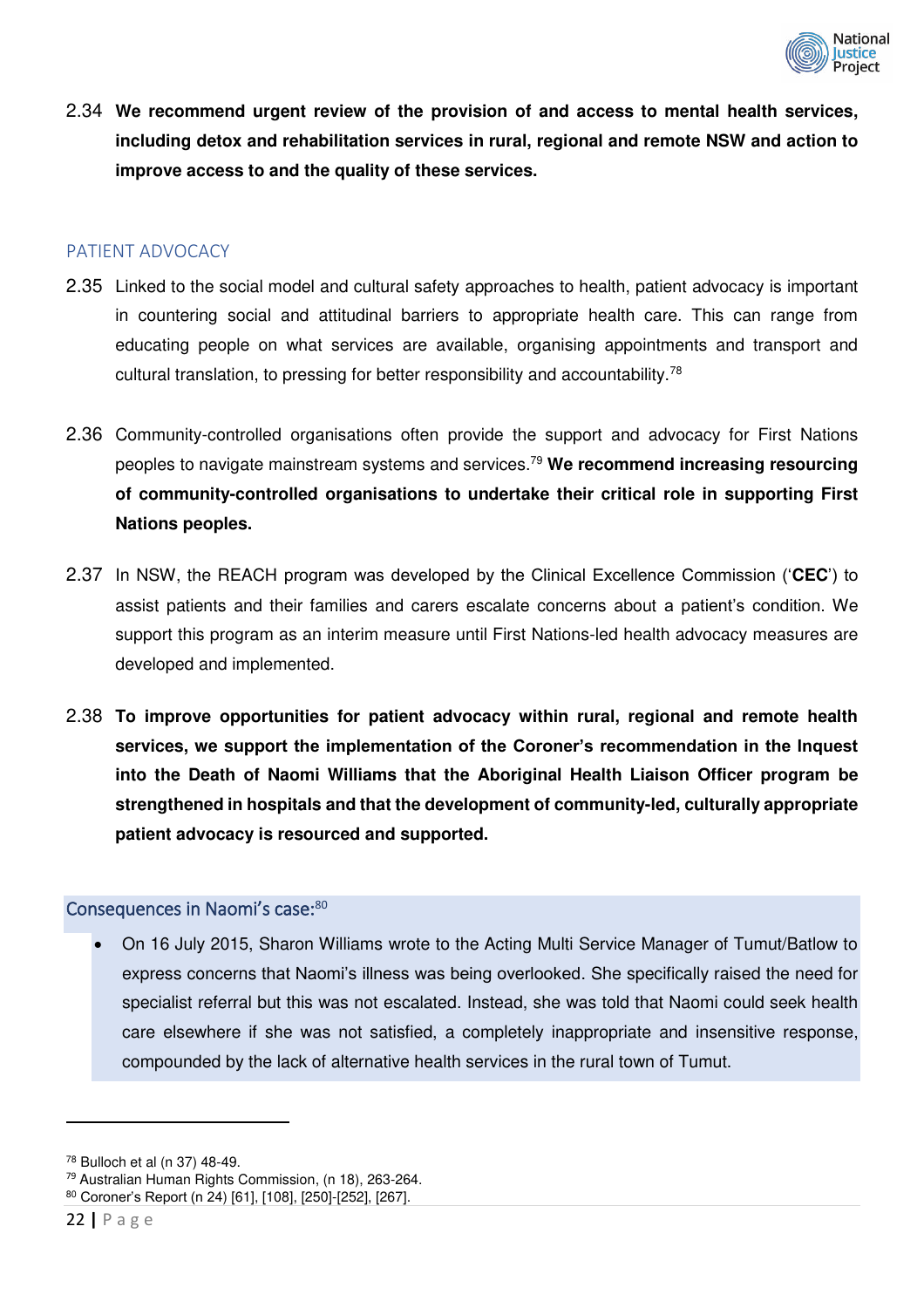

- Many opportunities were missed to involve an Aboriginal Liaison Officer in Naomi's care.
- The importance of advocates was raised in the Coroner's Report with the recommendation that the Aboriginal Health Liaison Worker program be strengthened by making the service available 24 hours a day and ensuring all staff were aware of the policy and how to apply it.<sup>81</sup>
- The REACH program was only available in Tumut Hospital from September 2016 and (based on the CEC website) is still not available in all hospitals.<sup>82</sup>
- 2.39 The NJP works with First Nations communities to support people who experience discrimination, professional misconduct or negligence within the health system. By delivering outreach services, community education in health justice, supporting complaint or legal pathways and promoting community and collective advocacy, we seek to challenge the discrimination experienced by First Nations people within the health system and seek the necessary reforms.

#### <span id="page-22-0"></span>MONITORING AND AUDITING

- 2.40 Some potential measures of systemic racism are more readily accessible and provide important insight into racially motivated structural barriers, such as reports on time delays in seeing a clinician by race. A recent complaint submitted in Western Australia titled, 'Different treatment for different patients" reports First Nations people waiting substantially longer than non-Indigenous people at a COVID testing clinic.<sup>83</sup> This experience is not uncommon for First Nations peoples at hospitals and mainstream services.
- 2.41 Importantly, in NSW there needs to be accountability measures through the transparent, publicly available reporting of complaints and any responses received. We recommend that the Committee consider the importance of transparent accountability measures for health services.
- 2.42 Key performance indicators (**KPIs**) have become the predominant way to measure public policy. However, the use of KPIs can have unintended consequences and there are often disconnects between what is measured in standardised state KPIs and what is valued by local communities. In addition, they can be reflective of the structural racism $84$ , including in the absence of transparent data.

<sup>81</sup> Coroner's Report (n 24) [263]-[266], [279.3].

<sup>82</sup> Clinical Excellence Commission, *Deteriorating Patient Program - REACH* (Online, 25 November 2020) <REACH - Clinical [Excellence Commission \(nsw.gov.au\)](https://www.cec.health.nsw.gov.au/keep-patients-safe/Deteriorating-patient-program/reach)>; Coroner's Report (n 24) [258].

<sup>83</sup> Anonymous, Care Opinion Australia, December 2020 [<https://www.careopinion.org.au/79323>](https://www.careopinion.org.au/79323).

<sup>84</sup> Bulloch et al (n 37) 3-4, 37, 57-59.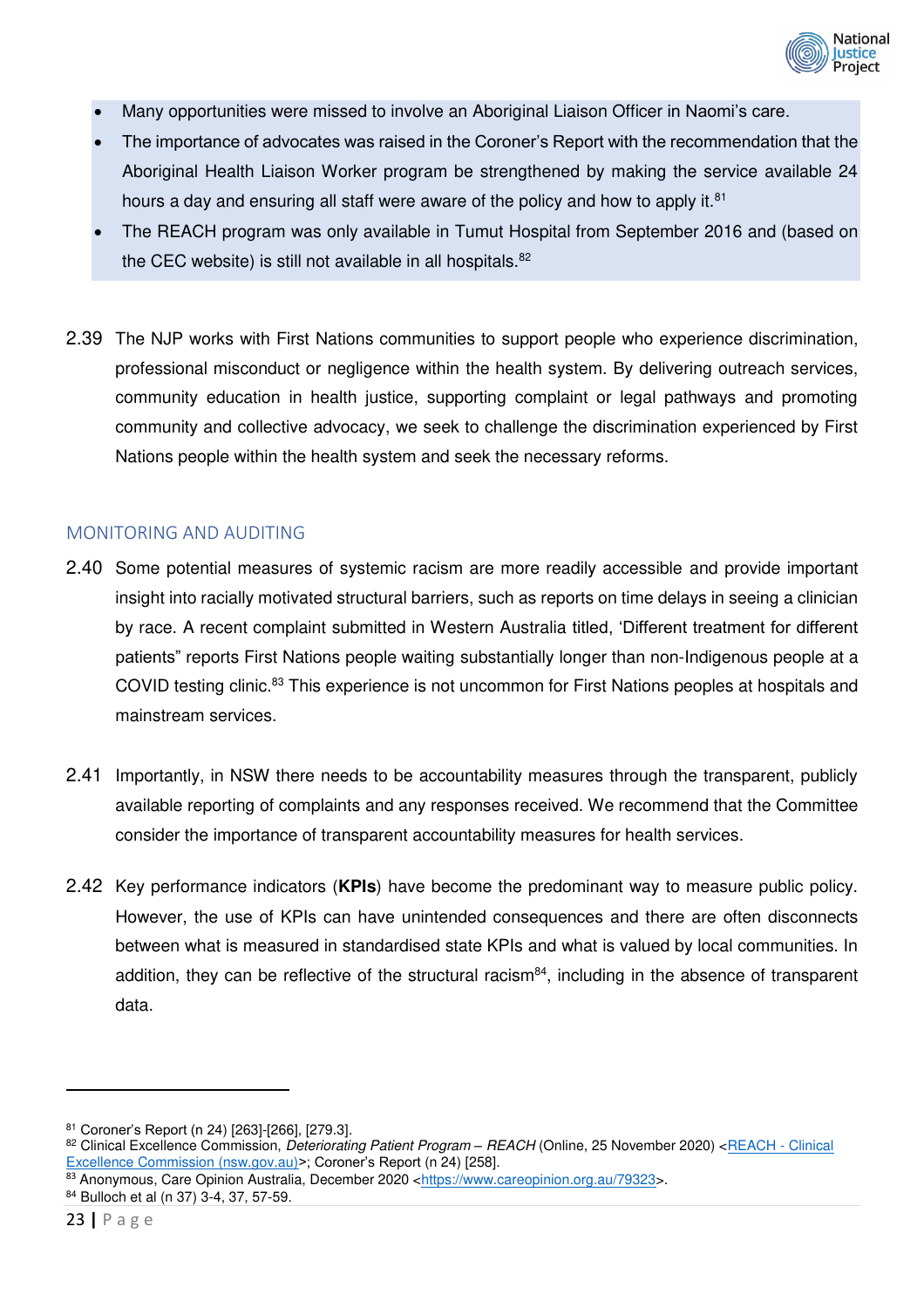

- 2.43 In their 2020 article, Bond (et al) highlights how the Aboriginal and Torres Strait Islander Health and Cultural Safety Strategy 2020-2025<sup>85</sup> sets out a clear pathway for structural and individual reform to address racism and implement culturally safe care. The plan articulates KPIs and timelines across various initiatives, including consistent guidelines and standards in relation to cultural safety, targets for representation and participation and a community education strategy.<sup>86</sup> **We recommend that the Aboriginal and Torres Strait Islander Health and Cultural Safety Strategy 2020-2025 be supported, resourced and implemented.**
- 2.44 Local community health providers have noticed the trend towards measuring success in statistical terms, which is not able to reflect their efforts towards preventative and holistic health. Statistics based metrics are reflective of a medical model of health rather than a social and inclusive model. **We support the recommendation that, in order to provide a balanced view of success, KPIs need to include qualitative assessments on the experiences of patients and communities**. 87
- 2.45 Queensland is the first and only state in Australia to audit its 16 Health and Hospital Services for institutional racism, with all 16 scoring 'High' or 'Very High' levels of institutional racism. Since the release of the report in 2017, Queensland Health has worked with the Queensland Human Rights Commission and the Queensland Aboriginal and Islander Health Council to address institutional racism.<sup>88</sup>
- 2.46 The Australian Human Rights Commission's 2020 *Wiyi Yani U Thangani* report calls for urgent and critical reform across all service providers that provide services to First Nations peoples to implement KPIs on cultural safety and responsiveness, and further recommended developing a national framework on antiracism, including measurable targets and accountability measures, ensuring adequate data collection across all governments and supporting independent research and analysis to identify systemic or institutional racism.<sup>89</sup> Importantly, methods of data collection, monitoring and evaluation of service delivery must be controlled by First Nations communities<sup>90</sup>.
- 2.47 **In support of the recommendations of the Australian Human Rights Commission's 2020** *Wiyi Yani U Thangani* **report, and linked to Recommendation 5 and 6 from the Inquest into the**

<sup>85</sup> Australian Health Practitioner Regulation Agency and National Boards 2020, *The National Scheme's Aboriginal and Torres Strait Islander Health and Cultural Safety Strategy 2020-2025*. Melbourne: AHPRA [<https://www.ahpra.gov.au/About-](https://www.ahpra.gov.au/About-AHPRA/Aboriginal-and-Torres-Strait-Islander-Health-Strategy.aspx)[AHPRA/Aboriginal-and-Torres-Strait-Islander-Health-Strategy.aspx>](https://www.ahpra.gov.au/About-AHPRA/Aboriginal-and-Torres-Strait-Islander-Health-Strategy.aspx).

<sup>86</sup> Bond et al 2020 (n 44); NATSIHP (n 8) 10-15.

<sup>87</sup> Bulloch et al (n 37) 3-4, 57-59, 63.

<sup>88</sup> Queensland Aboriginal and Islander Health Council, 'Audit finds high levels of institutional racism in Queensland's health system, but experts hopeful of brighter future' (media release 4 December 2018). [\(https://www.qaihc.com.au/media/audit-finds](https://www.qaihc.com.au/media/audit-finds-high-levels-of-institutional-racism-in-queensland-s-health-system-but-experts-hopeful-of-brighter-future)[high-levels-of-institutional-racism-in-queensland-s-health-system-but-experts-hopeful-of-brighter-future\)](https://www.qaihc.com.au/media/audit-finds-high-levels-of-institutional-racism-in-queensland-s-health-system-but-experts-hopeful-of-brighter-future)

<sup>89</sup> Australian Human Rights Commission, (n 18), 100, 127.

<sup>90</sup> Australian Human Rights Commission, (n 18), 105, 127.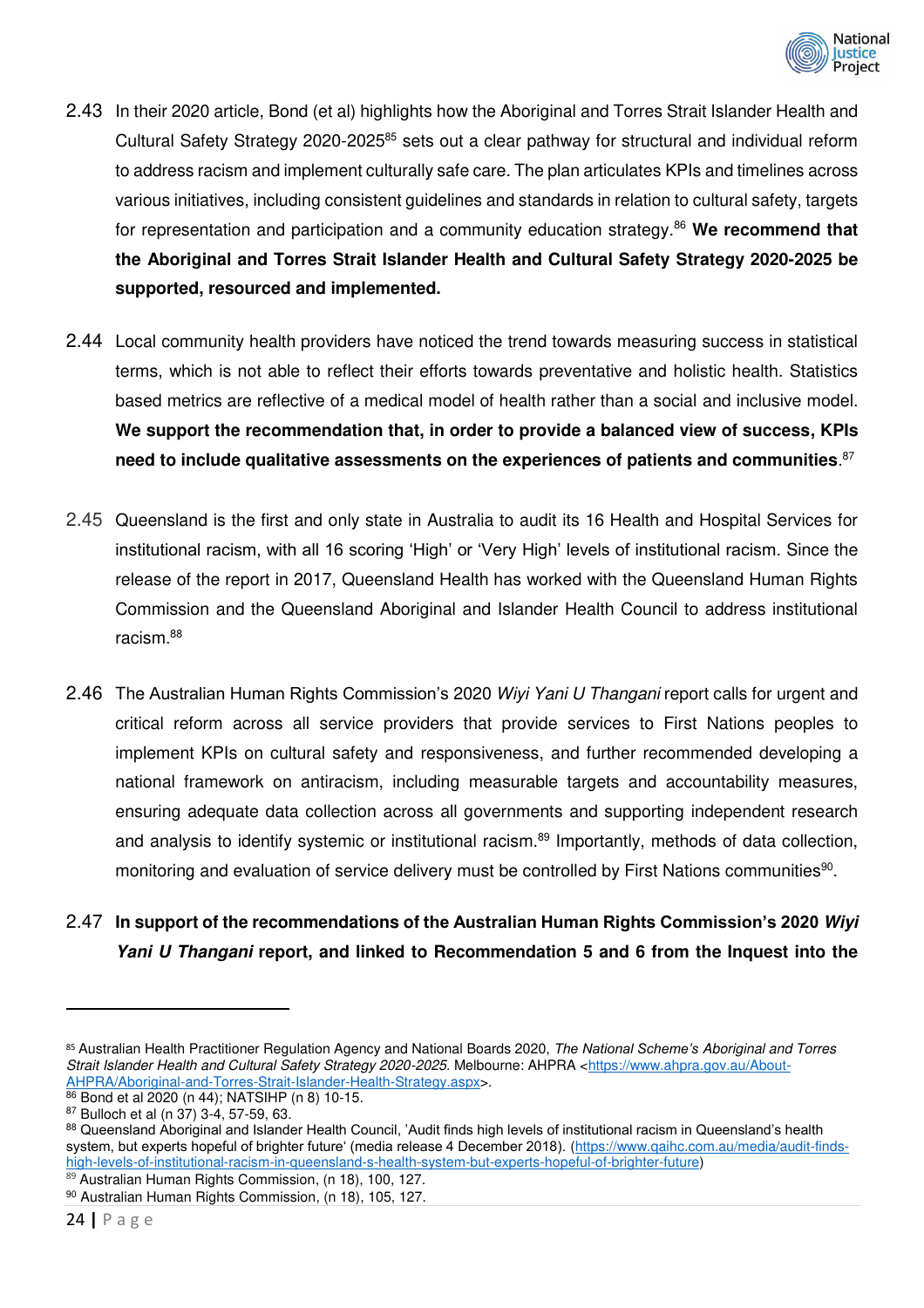

**Death of Naomi Williams, we recommend that the Committee work with First Nations leaders such as Dr Chelsea Bond, to develop community-defined, objective, quantitative and qualitative measurements of institutional racism and implicit bias, through indicators such as (a) delay times before seeing a clinician in emergency by race (b) critical incidents by race (c) deaths in hospital by cause & race and (d) negligence by race. Once implemented, reporting mechanisms should be maintained and the results should be published and reviewed with First Nations leaders, the National Health Leadership Forum<sup>91</sup> and its members including the National Aboriginal Community Controlled Health Organisation<sup>92</sup>, the Lowitja Institute<sup>93</sup> and other relevant Aboriginal Community Controlled Organisations to implement evidence-based reforms.**

#### <span id="page-24-0"></span>RECOMMENDATIONS

- 1. Engage with local First Nations community organisations, national representative peaks, and health experts in strategizing and implementing all recommendations that relate to First Nations communities.
- 2. Review and move to implement with urgency the recommendations of the Royal Commission into Aboriginal Deaths in Custody that relate to healthcare.
- 3. Work with First Nations communities to implement all recommendations from the Inquest into the Death of Naomi Williams through a place-based model across NSW, including:
	- a. Implement safety alerts (Recommendation 1)
	- b. Nurse Directed Emergency Care policy (Recommendation 2)
	- c. Strengthen the Aboriginal Health Liaison Worker program in hospitals (Recommendation 3)
	- d. Local employment and retention of First Nations health care professionals (Recommendation 4)
	- e. Measure institutional racism and implicit bias (Recommendation 5 & 6)
	- f. First Nations representation on leadership boards and committees (Recommendation 7)
	- g. Develop strong localised models for culturally safe health care (Recommendations 8 & 9)
- 4. Increase resourcing and support for Aboriginal Community Controlled Organisations.

<sup>91</sup> The National Health Leadership Forum (NHLF) [\(https://www.nhlf.org.au\)](https://www.nhlf.org.au/) is a collective partnership of national organisations who represent a united voice on Aboriginal and Torres Strait Islander health and wellbeing with expertise across service delivery, workforce, research, healing and mental health and social and emotional wellbeing.

<sup>92</sup> The National Aboriginal Community Controlled Health Organisation (NACCHO) ([https://www.naccho.org.au\)](https://www.naccho.org.au/) is the national peak body representing 143 Aboriginal Community Controlled Health Services (ACCHSs) across the country on Aboriginal health and wellbeing issues.

<sup>93</sup> The Lowitja Institute [\(https://www.lowitja.org.au\)](https://www.lowitja.org.au/) is Australia's national institute for Aboriginal and Torres Strait Islander health research, working for the health and wellbeing of Australia's First Peoples through high impact quality research, knowledge translation, and by supporting Aboriginal and Torres Strait Islander health researchers.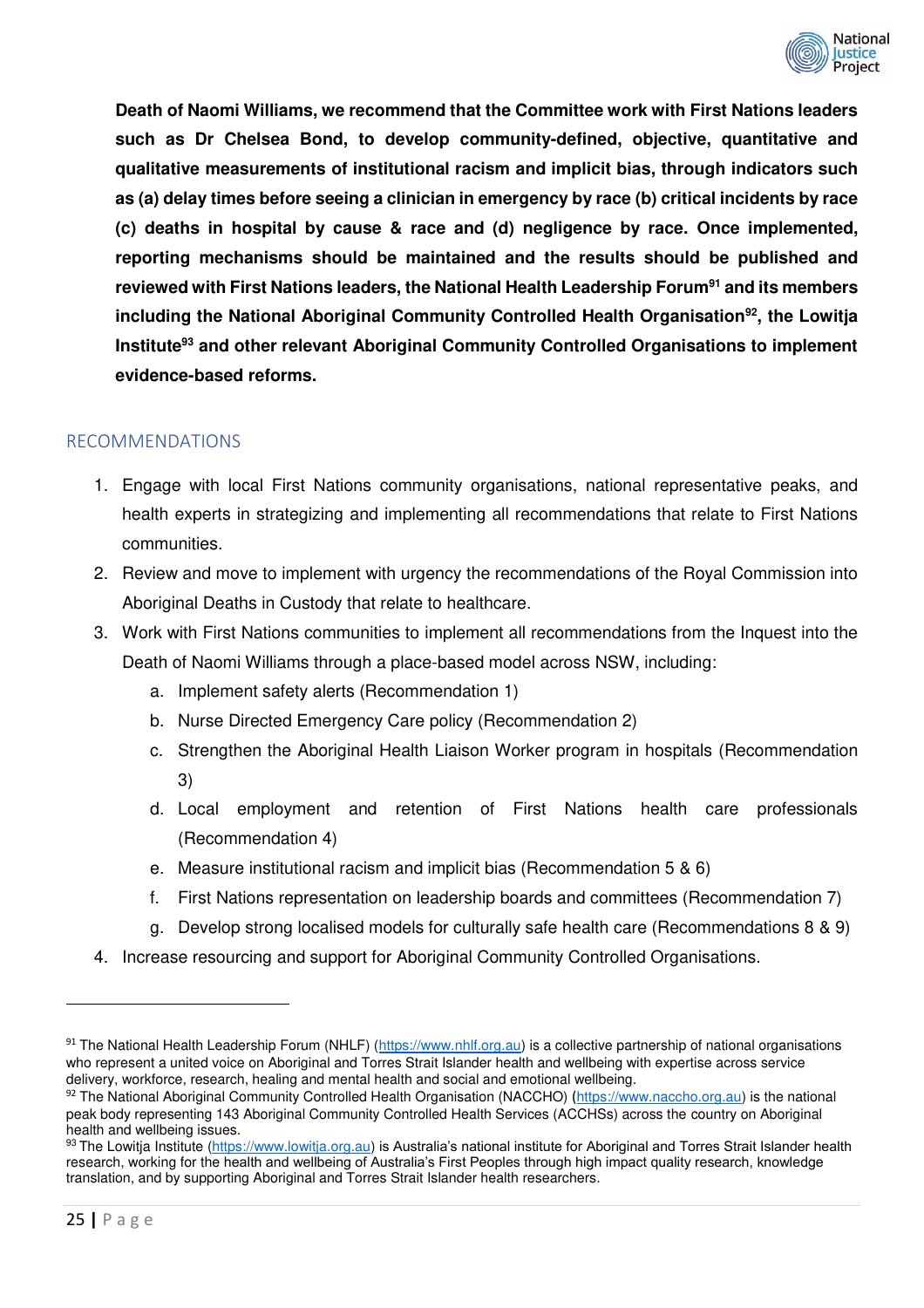

- 5. Explore ways to place First Nations people at the forefront of systemic and policy health system reform, including by resourcing First Nations-led research.
- 6. Consider the critical intersections of race, gender, class and disability and make suggestions for reform.
- 7. Consideration and prioritisation of health care for First Nations people with disability and complex needs.
- 8. Resource and support the priorities of the First Peoples Disability Network.
- 9. Consider the findings of the Australian Human Rights Commission's 2020 *Wiyi Yani U Thangani* inquiry as a critical source of insight into the experiences of First Nations communities and strategies to improve services in non-metropolitan areas, including investment in digital infrastructure, prioritisation of on-country care and healing, improvement of transport infrastructure and improving disability, dialysis, detox and rehabilitation services.
- 10. An Aboriginal Liaison Officer and a doctor should meet with all First Nations patients prior to discharge from hospital.
- 11. Urgently review the provision of and access to mental health services, including detox and rehabilitation, in rural, regional and remote NSW and take action to improve access to and the quality of these services.
- 12. Strengthen the Aboriginal Health Liaison Officer program and support the development of community-led culturally appropriate patient advocacy opportunities.
- 13. Support, resource and implement the Aboriginal and Torres Strait Islander Health and Cultural Safety Strategy 2020-2025.
- 14. Work with First Nations leaders to develop and maintain community-defined, objective, quantitative and qualitative measurements of institutional racism and implicit bias, with the results published and utilised to implement evidence-based reforms.